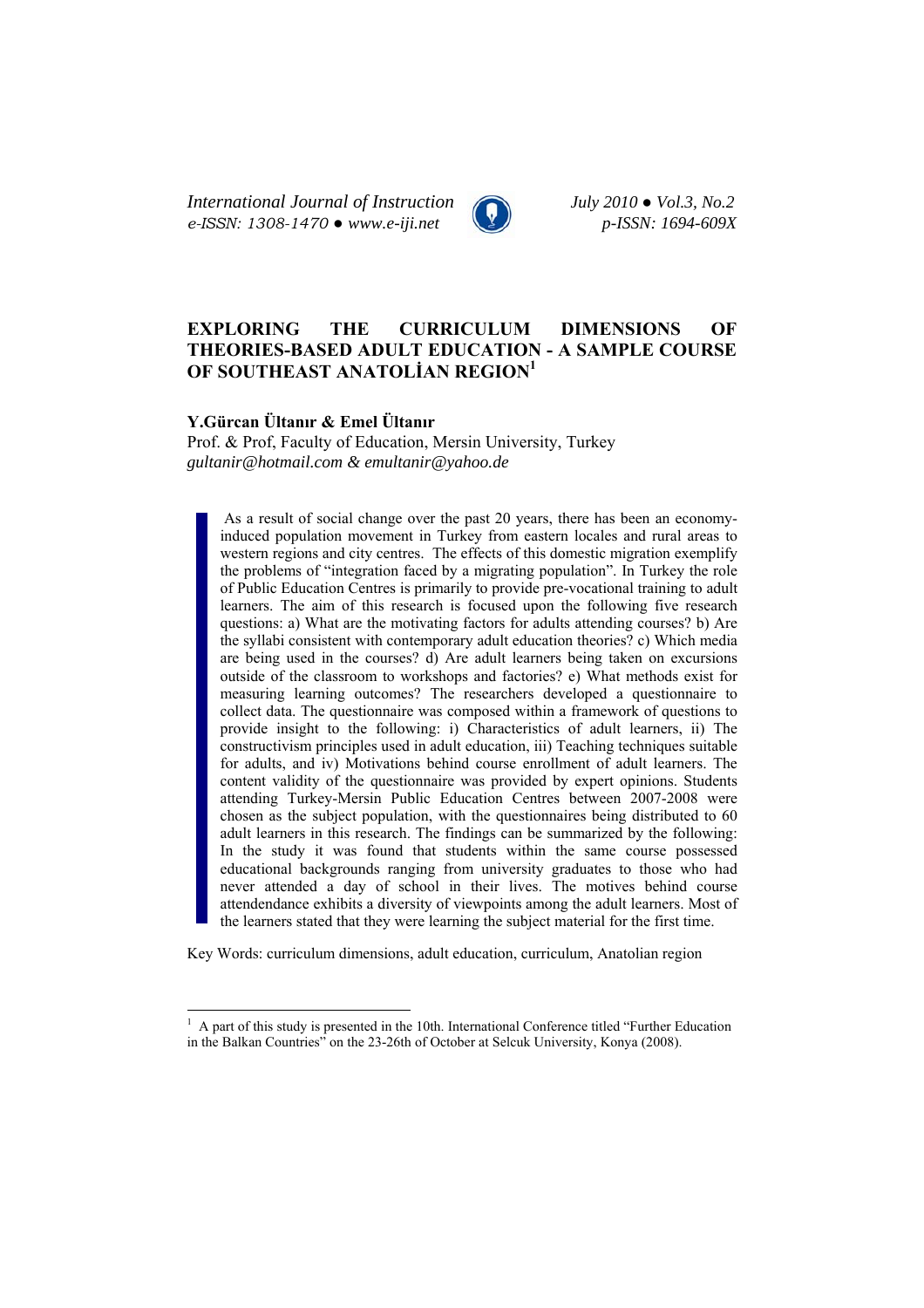## **INTRODUCTION**

Eastern and South Eastern regions of Anatolia have experienced various social and economic crises due in part to the Gulf War (1991). As a result of these crises, emigration from these areas, both domestic and abroad, has increased, especially during the 1990s. In addition, it can be demonstrated that these regions on average are less developed, with a populace possessing cultural attributes distinct from those found throughout the rest of Turkey.

As a result of social change, Turkey has experienced an economics induced population movement beginning during the second half of the last century and progressing ever more rapidly as people move typically from rural, eastern settings to more urban and western locales. During the past 20 years, this migration has been influenced not only by fears over security and terrorism, but by large scale development projects as well. Typically population movement originating in Eastern and South Eastern Anatolia occurs from provincial and rural locations to more urban environments. However on a national scale, migration occurs from the east to the south and west. (Hacettepe University The Institute Of the Population Surveillance, 2006).

Mersin is situated 70 kilometers to the west of Adana in the Eastern Mediterranean area of Turkey. Its economy is reliant upon agriculture and tourism. These features ensure that the area is an important focus of domestic migration. Istanbul, Ankara, Izmir, Adana, Bursa, Urfa, Antalya, Mersin, Konya, Samsun, Gaziantep, Diyarbakır are important sources of this migration. This increase in domestic migration is generally higher in more industrialized areas.

With seasonal migration, significant changes in population figures occur between summer and winter in cities such as Adana, Mersin, Hatay, Aydın, Muğla and Antalya. The Çukurova Region is well known to contain productive soil as well as physical and geographical characteristics conducive to productive agriculture, affecting its seasonal population density (Population in Turkey, 2008). Although this region is 10km. to the East of Mersin, it is governed as though it were a part of the province.

The effects of this domestic migration can be summarised under the following headings: Unbalanced settlement and investment; Unsystematic urbanisation; Industrial installations remaining within city limits; Housing problems; High increases in city populations; A lack of infrastructure (roads, water, electricity; Increases in unemployment (Population in Turkey, 2008). These represent the problems of "integration faced by the migrating population". In other words the adult group that is not part of compulsory education, "active population"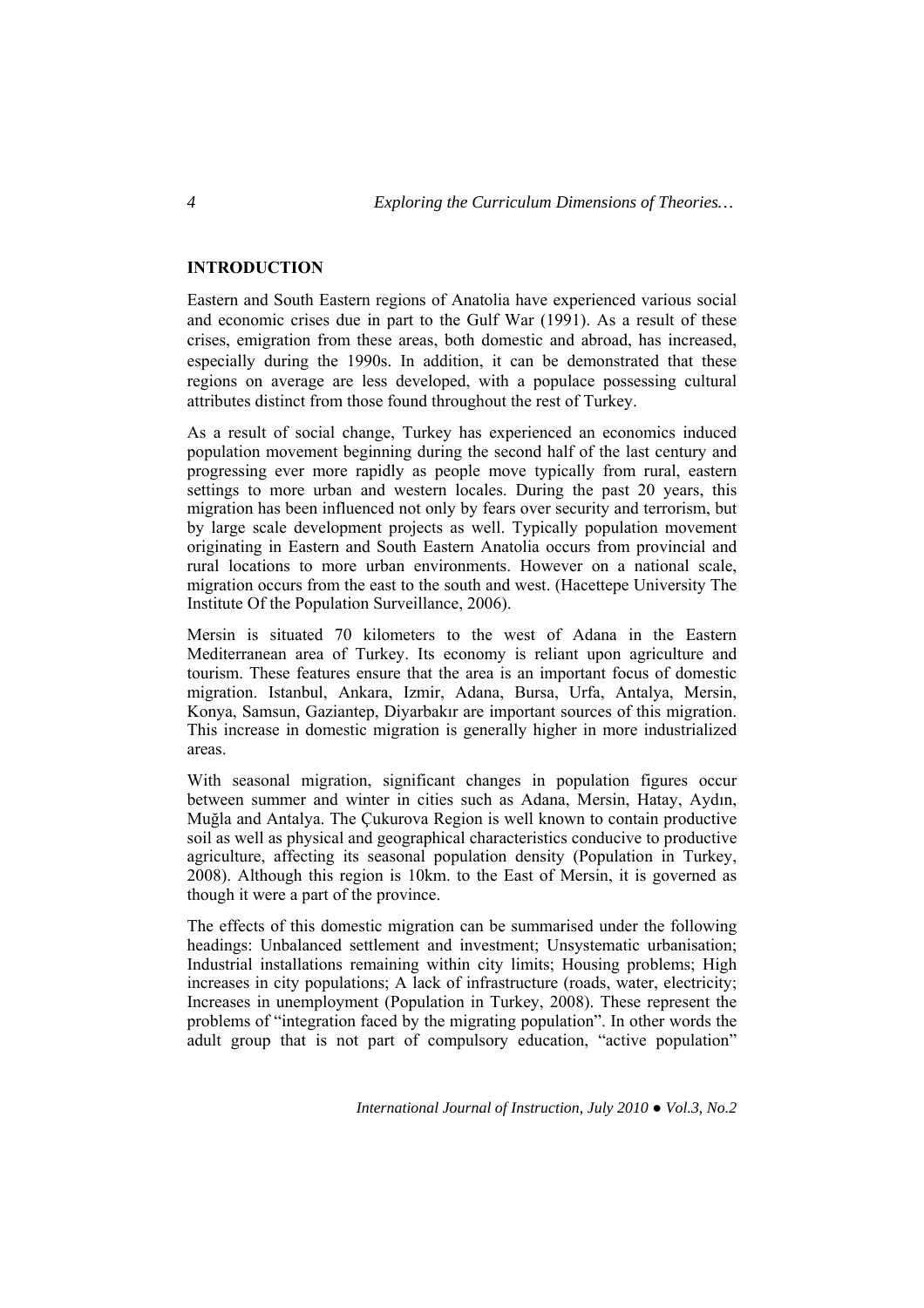between the ages 15-64, are discriminated against by the community that they are entering (Population in Turkey, 2008).

Children under the age of 15 are subject to compulsory education and are therefore under the jurisdiction of the existing primary school system. Adult migrants within the active population are unable to find jobs as a result of discrimination and are forced to live in Ghetto-type residential areas. Integration-based educational goals applied within the vocational education system will help to overcome the problem of discrimination experienced by the active adult segment of the migrant population.

In Turkey the role of Public Education Centres is primarily to provide prevocational training to adult learners. The role of these centres can be summarised by the Provincial Public Education Planning and Co-operation Meeting (25 April 2008) as:

"To provide; Pre vocational training, career change, a variety of work experience, including further education programs within industry and to apply the vocational technical education programs. Through researching local markets the centres aim to identify key areas of employment and thus provide courses related vocations directed at developing work forces that will be able to integrate into the local climate."

Literacy programmes are an essential responsibility of Public Education Centres. In addition, these centers organise accomodation and integration programmes for migrants from different cultural backgrounds, many of whom are living in culturally isolated ghettos, unable to adapt to the social norms of the local host population and perpetually feel themselves to be foreigners in their new environment. The role of Public Education Centres in this integration process is expressed in their mission statement: "national culture, accomodation to scientific and technological improvements, civics, fine arts…" (Provincial Public Education Planning and Co-operation Meeting 25 April 2008).

In addition to Public Education Centers, Work Development Centers have been entrusted with a similar mission. Because the Work Development Centers are charged with assisting the public in matters of entrepreneurship, they fall under the jurisdiction of the T.R. Ministry of Industry, the Ministry of Trade's Small and Medium Sized Business Development Office and Ministry of Support. Public Education Centres are supported by T. R. Ministry of National Education, Apprenticeship and Non-formal Education Directorate.

The Mersin Public Education Centre co-operated with 8 separate institutions during the 2007-2008 academic year. These institutions are The Chamber of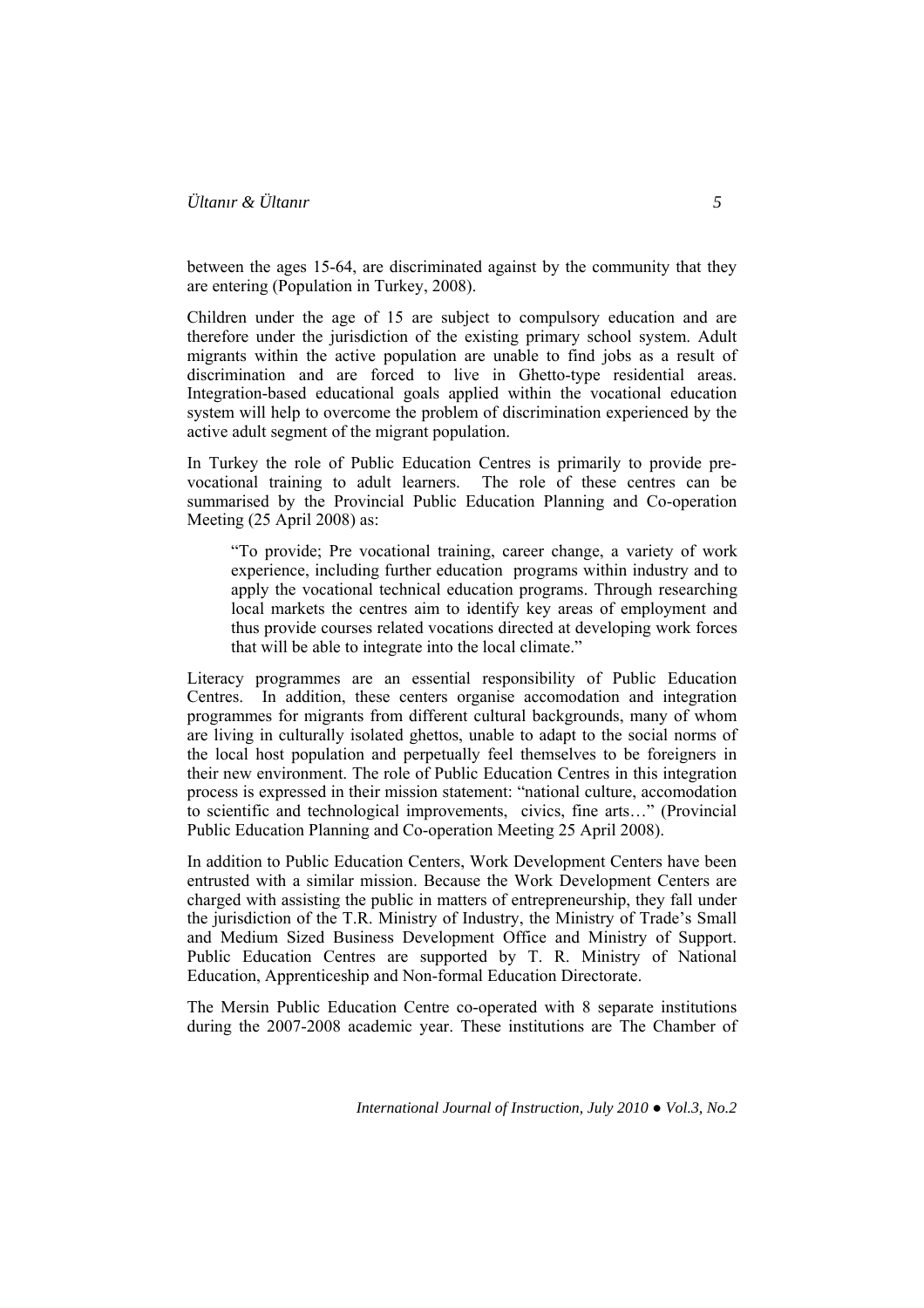Artisans, Provincial Gendarmerie Command, Penal Institution, Mersin Chamber of Commerce and Industry, Mersin Chamber of Estate Agents, and The Directorate of The Ministry of Agriculture. The total number of courses conducted by the Public Education Centers in co-operation with schools and the other institutions was 178. 1778 female and 1544 male adult learners benefited from the courses given. There are 12 Public Education Centers in Mersin. The courses given in the Centers are shown in Table 1. (Provincial Public Education Planning and Co-operation Meeting 25 April 2008).

| Table 1. The Courses Given in Mersin Public Education Centres |  |
|---------------------------------------------------------------|--|
|---------------------------------------------------------------|--|

|                             | Number of The Courses and The Attendees |        |       |       |  |
|-----------------------------|-----------------------------------------|--------|-------|-------|--|
| The Name of The Course      | Number of The<br>Courses                | Female | Male  | Total |  |
| Social and Cultural Courses | 1272                                    | 16413  | 12839 | 29252 |  |
| <b>Vocational Courses</b>   | 1082                                    | 13422  | 6211  | 19633 |  |
| <b>Literacy Courses</b>     | 234                                     | 2557   | 1167  | 3724  |  |
| Total                       | 2588                                    | 32392  | 20217 | 52609 |  |

In total, 2588 courses were given under the sub-titles of "Social and Cultural Courses", "Vocational Courses" and "Literacy Courses". Some vocational courses were targeted in this presentation. Among the vocational courses were: computer training, handycrafts, confection, industrial machine usage, painting, theatre, beekeeping, hairdressing, managerial skills, secretarial skills and others.

#### *The Recent History of Adult Education*

Advances in the field of medicine as well as instruction techniques that accept "learning as a way of life" have helped us to transfer skills for solving many of life's problems. This, in combination with fewer people dying as a result of war in recent years, has seen the average life expectancy in Turkey rise to 70 years. Information based on social sciences tends to become outdated within 10 years, information based on technology within 5 years, with the same occurring every few years in the field of medicine. As far as science is concerned, information can be rejected within the space of a day. As a result, pre-vocational education has to continuously support in-service education. In fact, the motivating prospect of new vocations leads to a return to re-prevocational education. The problems of filling free time, overcoming health issues, providing a high Standard of living and especially the solving of problems that arise after retirement put a great strain on the state's lifelong educational program.

Migrants immigrating under different pretenses however, often come into conflict with the host population. In industrialized countries which allow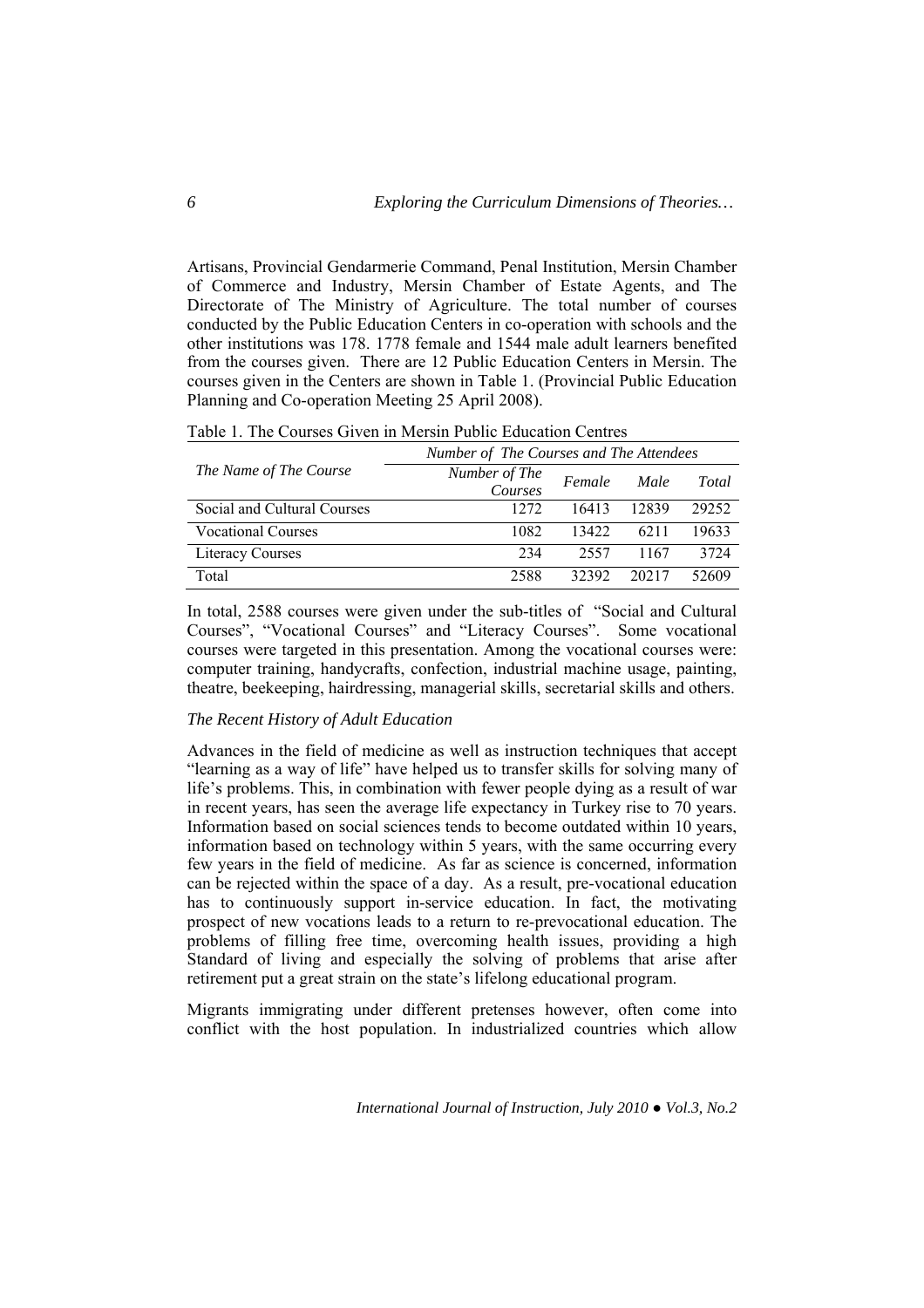immigrants, individuals often experience internal conflicts between their own self image and the image of being a foreigner in the eyes of the local population.

There are varying definitions of adulthood. Knowles in his book "The Adult Learner" (1980) has four definitions based on different scientific and social strands which may be commented on as follows:

- 1. Biological definition: One who reaches the age of reproduction.
- 2. Legal definition: One who has the right to vote and who legally may be held responsible for their actions.
- 3. Sociological definition: Someone in a position to join the active population or workforce.
- 4. Psychological definition: Someone who feels responsibility and becomes related self-management person and thus has attained self conception.

Someone who feels no need for economic or social aid and is able to stand on their own feet possesses the important qualifications of adulthood. If we combine these four definitions and extend them to immigrants, we can say that a person possessing these attributes has achieved integration into society and thus has reached 'adulthood'.

Since Malcolm Knowles introduced andragogy to North America in the 1970's, it has gained wide acceptance as a set of assumptions designed to guide the development of programs for adults. At its core is "the idea that the attainment of adulthood is concomitant on adults' coming to perceive themselves as self directing individuals" (Brookfield, 1986, p.92). It was not until the mid- 1970's that he was exposed to the term "andragogy" by a Yugoslavian adult educator who was attending a summer session workshop at Boston University. Knowles realized that this term more adequately encapsulated his ideas. In 1968, "Andragogy, Not Pedagogy" was published. This introduced the term to North America and began the rise in popularity of the concept and the term. By the end of the third quarter of the  $20<sub>th</sub>$  century, the concept of andragogy (the spelling of wich was changed in 1968 as the result of communication between Knowles and the publishers of Merriam-Webster dictionaries) was firmly a part of adult education vernacular, practice and policy (Rossman 2000). To differentiate this new technology from pedagogy, he indicated that he was giving this new technology a new name: andragogy, wich he defined as "the art and science of helping adults learn" (Knowles, 1970 p.38) Further, he indicated that andragogy was "premised on at least four crucial assumptions about the characteristics of adult learners that are different from the assumptions about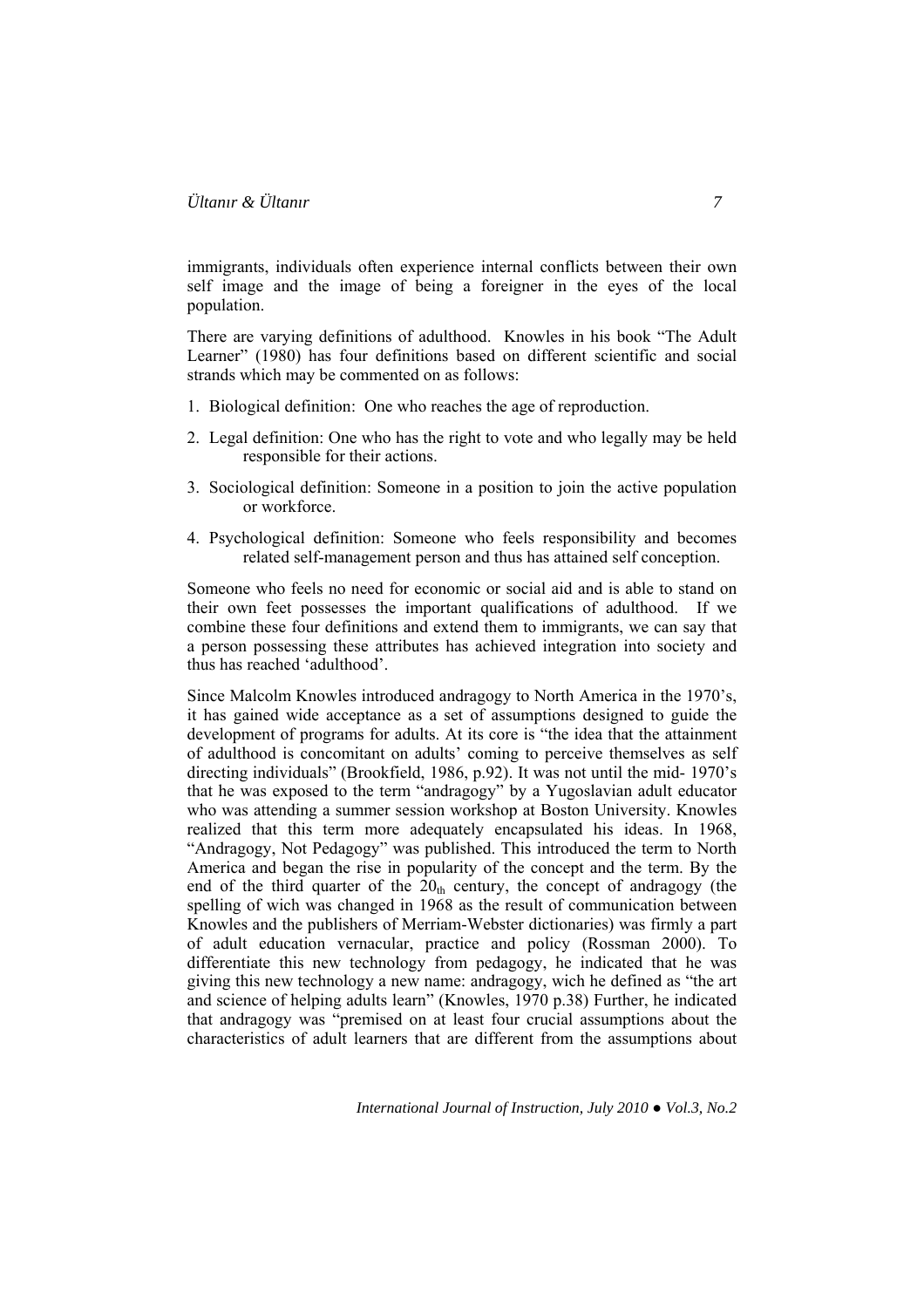child learners on wich pedagogy is premised (Knowles, 1970 p.39). These assumptions related to the adult "self-concept", "experience", "readiness to learn", and "orientation to learning".

Known as andragogy - the art and science of teaching adults (Knowles, 1980), the new instructional model rearranges the relationhips between the 'four common places' (instructor, learner, context, curriculum) of an educational situation (Schwap, 1973). It moves from emphasizing 'someone teaching something to someone in a given context' to one that captures the Essentials of the interaction between those constituents in the following manner: 'someone learning something with someone and / or others in a given context that facilitates interaction. Andragogy produces collaborative relationships among students and between the students and the instructor. What the class know as a whole becomes more relevant. The amphasis shiffs from the instructor. What the class konows as awohle becomes more relevant. The emphasis shifs from the instructor onto the students' contributions to the group discussion and learning, their roles, and the responsibility which they engage in, as well as their attitudes towards change, readiness in filling complementary roles, and the like (Borko and Putnam, 1996).

Constructivism-based programme development studies are being carried out in adult education. Learning and teaching processes are planned differently from those based on pedagogy. Adult instructors construct the content of their courses with the help of their adult students based upon the needs of those in class. Adult learners acquire motivation to attend courses which are based on their learning needs. The curriculum components are planned according to constructivist principles and andragogical theories.

### *The Role of Constructivism in Adult Education*

The curriculum dimensions developed for adult education are based upon constructivism. Constructuvism is not a new concept in education. Its premise stems from the Works of Dewey, Piaget, Vygotsky and Bruner (Driscoll, 1994; Snowman and Biehler, 2000). The value of constructing ones' knowledge has become more evident as instructional strategies move away from rote memorization and toward actively engaging students in the learning process (Ormrod, 1990).

Constructivism is a contextualized approach to learning. The presentation of context is an important aspect of teaching adults (Kowles 1980). According to the constructivists, learners gain deep understanding when they act on new information with their present knowledge and resolve any discrepencies which arise (Cruikshank, Deborah and Kim, 1995). When we notice information that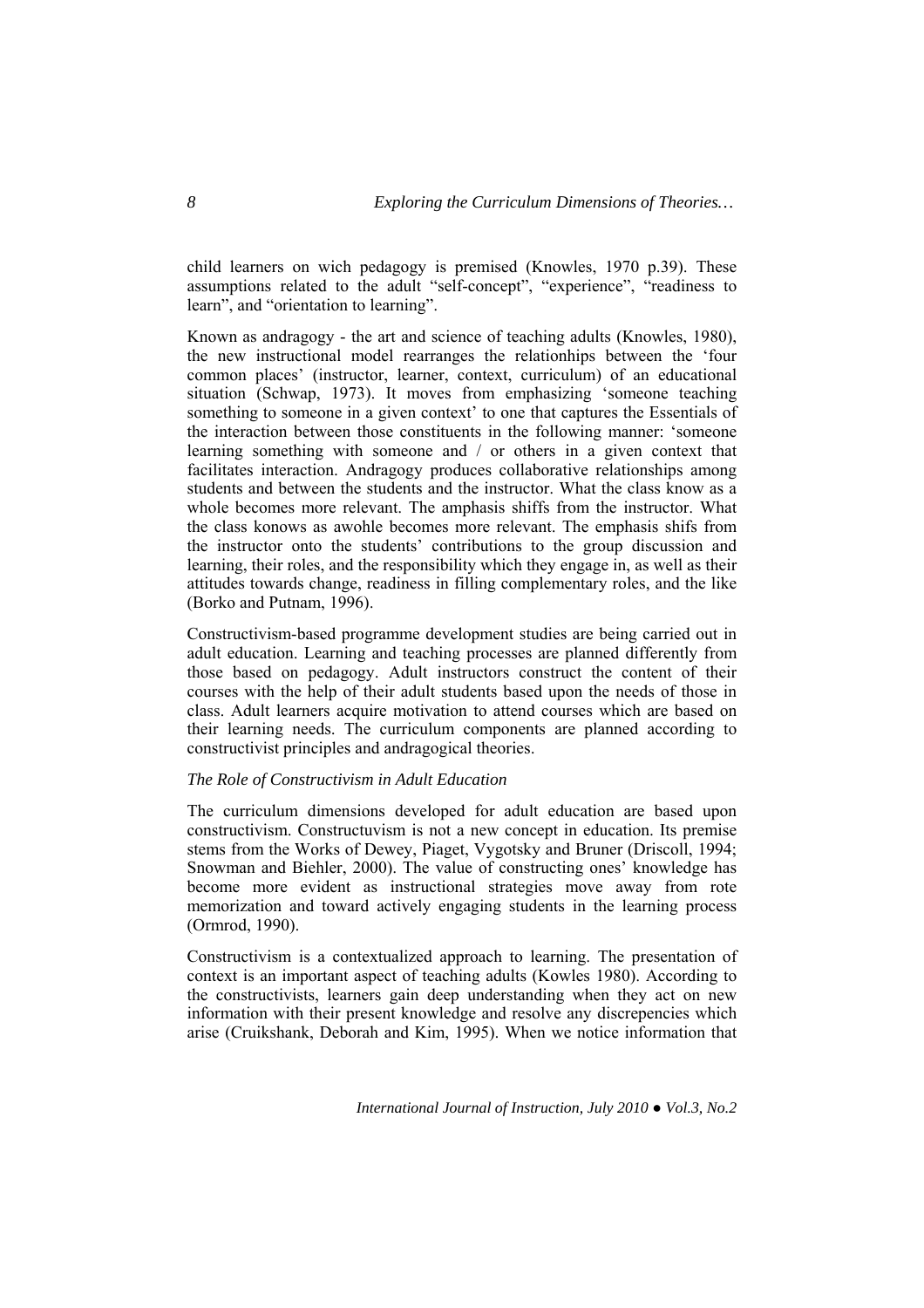conflicts with our present knowledge, we experience an internal sense of discomfort. Adults appear to be strongly motivated to reduce this discomfort by modifying knowledge structures and thus, engaging in learning (Dixon 1994).

Knowles (1980) points out that learning objective "can be made congruent with the spirit of andragogy by describing what… (a learning plan) … will help learners do, to people" (p.121). The "general to specific" approach also can be applied to the selection of resources and serves as the framework for documentation of course completion.

#### *Teaching Techniques in Adult Education*

It can easily be seen that there are many comparative studies relating to the pedagocigal and andragogical teaching techniques in adult education in many essays. The question of "Which techniques will be used according to the knowledge levels of the adults?", the teacher-centered or learner-centered technique, is the focal point of the debate.

Ramsden (1992) claims that the larger part of student 'learning' is not about understanding theories and concepts, but about adapting to the requirements of instructors. Much earlier work by Lindeman (1988) proposed a shift in the paradigm of adult education to more student-centred education as he noticed that too much of learning consisted of vicarious substitution of the learner's experience (the adult learner's living textbook) and knowledge. Lindeman emphasised the importance of adult education by writing 'Adult education will become an agency of progress if its short-time goal of self-improvement can be made compatible with a long-time, experimental but resolute policy of changing the social order' (Lindeman, 1988:105). Building on the earlier work of Lindeman, Knowles (1990) asserted that adults require certain environmental conditions in order to learn. They are the following:

1. Adults need to be involved in the planning and evaluation of their instruction.

- 2. Experience (including mistakes) provides the basis for learning activities.
- 3. Adults are most interested in subjects that have immediate relevance to their job or personal life.

One of the teaching methods available to instructors in the andragogic model is the method of 'Socratik Seminars' an instructor-directed form of instruction in wich questions are used as the sole method of teaching. The technique is assumed to help emphasise the learning process by placing students in the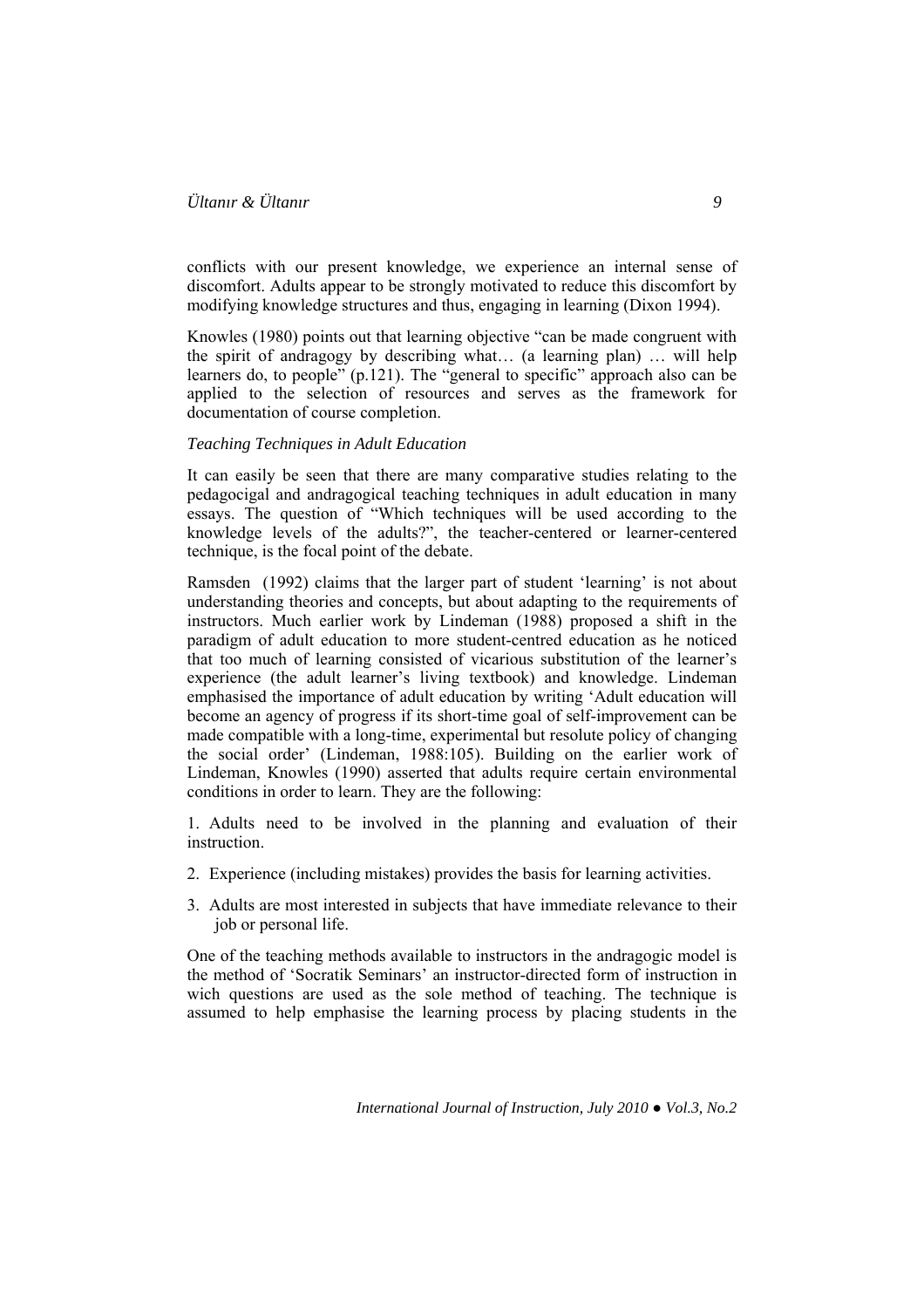position of having to recognise the limits of their knowledge, and hopefully, motivating them to learn (Paraskevas and Wickens, 2003).

 The Socratic Method: Within this context, one of the teaching strategies involving adult learners in thinking about the concepts they are about to 'learn' is the Socratic Method. Supporters of this method (Tredway, 1995; Strong, 1996) suggest that it is a form of structured discourse about ideas and dilemmas that certain topics present, in this way involving students actively in the learning process by relating activities to their own experiences and thereby engaging them on an emotional level.

The andragogical process consists of the following seven elements: (a) the establishment of a climate conducive to adult learning, (b) the creation of an organizational structure for participate learning, (c) the diagnosis of needs for learning, (d) the formulation of directions of learning (objectives), (e ) the development of a desing of activities, (f) the operation of the activities, (g) the re-diagnosis of needs for learning (evaluation) (Knowles, 1984).

Teaching techniques, which involve discovering, problem-solving, studying within a group and the learning strategies supporting those techniques, are in common use in adult education.

Much of the current research dedicated to the development of teaching techniques and learning strategies suggest employment of constructivist or discovery learning approaches to promote meaningful learning and student success (Chambliss and Calfee, 1989; deCapriariis, Barman and Magee, 2001; Jungst, Licklider and Wiersema, 2003)

Learning about the basic mechanisms of an individuals' metacognitive behavior will lead to the creation of methods to help improve the learning process (Tobias and Everson, 1997). Furthermore, if students are gathering meaningful information through discovery learning, yet are still encountering problems, it seems important to evaluate the execution of this monitoring process (Sigler and Saam, 2007).

Adults tend to be problem-centered in their orientation. Problem-solving is one of the most beneficial educational opportunities for adults. Thus, curriculum for adults should be organized around problems rather than subjects and these problems should reflect the concerns that adults have experienced (Knowles 1980). The class may be divided into groups comprised of learners having the same tendency to the same problem.

Discovery learning can create situations which give rise to a constructivist approach. The major beliefs about discovery learning are (Cruikshank et all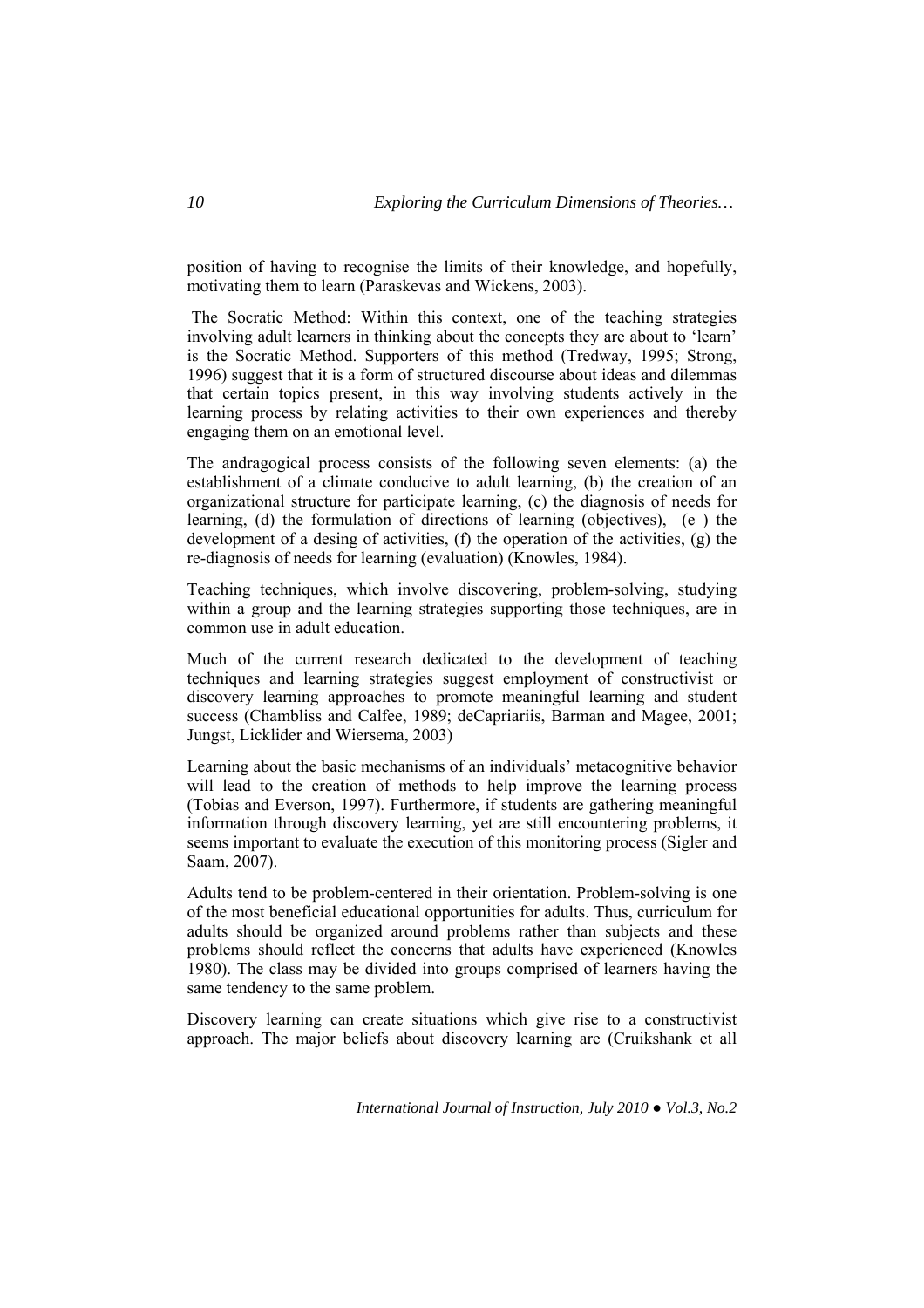1995): a) Discovery learning is most useful for higher-order thinking and problem-solving, b) Instructors should regularly engage learners' curiosity, c) Discovery learning activities should be done both independently and collaboratively, d) Information is most meaningful when learners come to understanding on their own, e) When learners are given regular opportunites to discover knowledge for themselves, they learn how to learn, f) When learners share their thoughts about ideals and the way they solve problems, they grow intellectually. One of the goals of adult educators is to help adults become selfdirected learners. Understanding how to learn is an important step in that process.

Despite the fact that lecturing has fallen from grace and other methods have been shown to be more effective, lecturing sometimes has a place. The implication of this is that while we want to move our students toward independence and ability to direct their learning, we must be aware that not all will embrace the opportunity. In the early stages of this process, many will struggle, complain, and be very uncomfortable. Facilitation should be balanced with structure. We should aim to be a guide on the side but we may to avoid requiring students to blaze their own trails (Lasfield 1999).

#### *Design of a Teaching Programme in Adult Education*

Curriculum must be inclusive in order to be relevant to learners. It is important to remember that a curriculum always represents a particular world view, generally the world view of the dominant culture. The following are a collection of guidelines or suggestions for creating an inclusive learning curriculum (Imel 1995): a) Individuals bring multiple perspectives to a learning situation as a result of their religion, gender, ethnicity, class, age, sexuality, and / or physical abilities. Build a curriculum which acknowledges these perspectives, b) Reflect the experiences of learners, both as individuals and as members of particular social groups. Value these experiences and use them as a basis of learning and assessment. They are powerful additions to the curriculum., c) Acknowledge the power disparity between the instructor and the students. Create an environment which allows students to disagree with the instructor. Do not require that students agree with a particular view point or 'fact', d) Be aware that participants are positioned differently in relationship to each other and to the knowledge being acquired. All learners do not bring with them the same ability to think critically, analyze results, etc.

Ron and Zemke (1984) summarize the curriculum design in adult education as follows: 1) Adult learners tend to be less interested in, and enthralled by, descriptive research courses. They tend to prefer single concept, single-theory courses that focus heavily on the application of the concept to relevant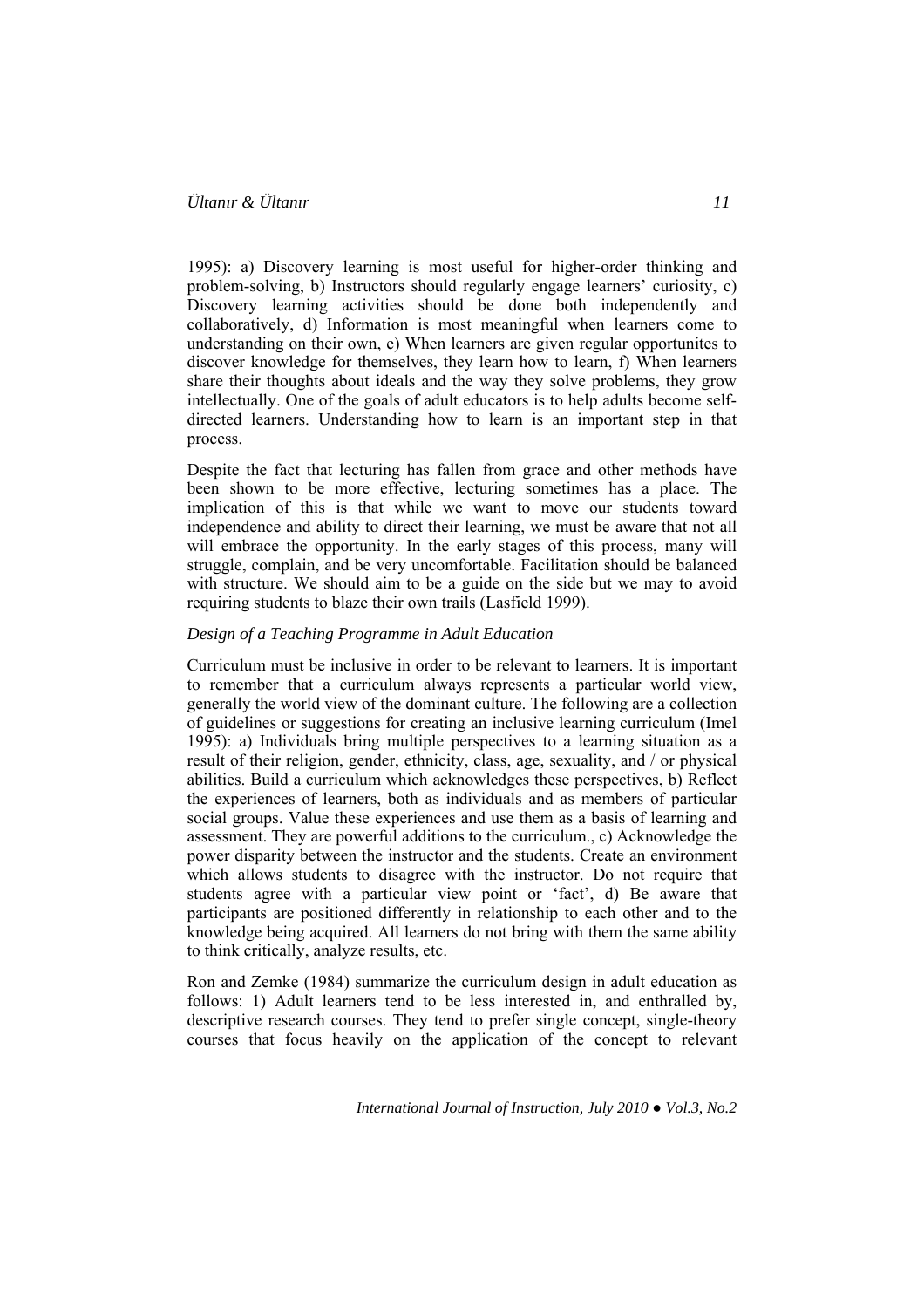problems. This tendency increases with age. 2) Adults need to be able to integrate new ideas with what they already know if they are going to keep - and use - the new information. 3) Information that conflicts sharply with what is already held to be true, and thus forces a re-evaluation of the old material, is integrated more slowly. 4) Adults tend to compensate for being slower in some psychomotor learning tasks by being more accurate and making fewer trial-anderror ventures. 5) Adults tend to take errors personally and are more likely to let them affect self-esteem. Therefore, they tend to apply tried-and-true solutions and take fewer risks. 6) The curriculum designer must know whether the concepts or ideas will be in concert or in conflict with the learner. Some instruction must be designed to effect a change in belief and value systems. 7) Programs need to be designed to accept viewpoints from people in different life stages and with different value "sets." 8) Adults prefer self-directed and selfdesigned learning projects over group-learning experiences led by a professional, they select more than one medium for learning, and they desire to control pace and start/stop time. 9) Non-human media such as books, programmed instruction and television have become popular with adults in recent years. 10) Self-direction does not mean isolation. Studies of self-directed learning indicate that self-directed projects involve an average of 10 other people as resources, guides, encouragers and the like. But even for the selfprofessed, self-directed learner, lectures and short seminars get positive ratings, especially when these events give the learner face-to-face, one-to-one access to an expert.

#### *The Fundamentals of Adult Learners' Motivation in Courses*

An adult is motivated to attend an adult education course by their current needs rather than future ones. Course attendance and concentration during the course are needed to realize the course requirements. Success in exams is not a motivation in adult courses. Instead, the basic motivations for adults are producing, correcting production mistakes, and skill and knowledge transfer.

The reasons adults learn are very diverse. While it is not important to know all reasons for all students, it is important to realize not all students are there for the same reasons. Understanding the diversity of motivation of students is the first step toward designing effective courses (Lasfield 1999).

Adults attend college for a myriad of reasons. Often, individual learners each have a myriad of reasons for attending. Tough makes an attempt at a comprehensive list. For example, a learner may be motivated by (Tough 1979):

• Intention of Using the Knowledge or Skill – The skill may be necessary for a particular job or completion of a particular task.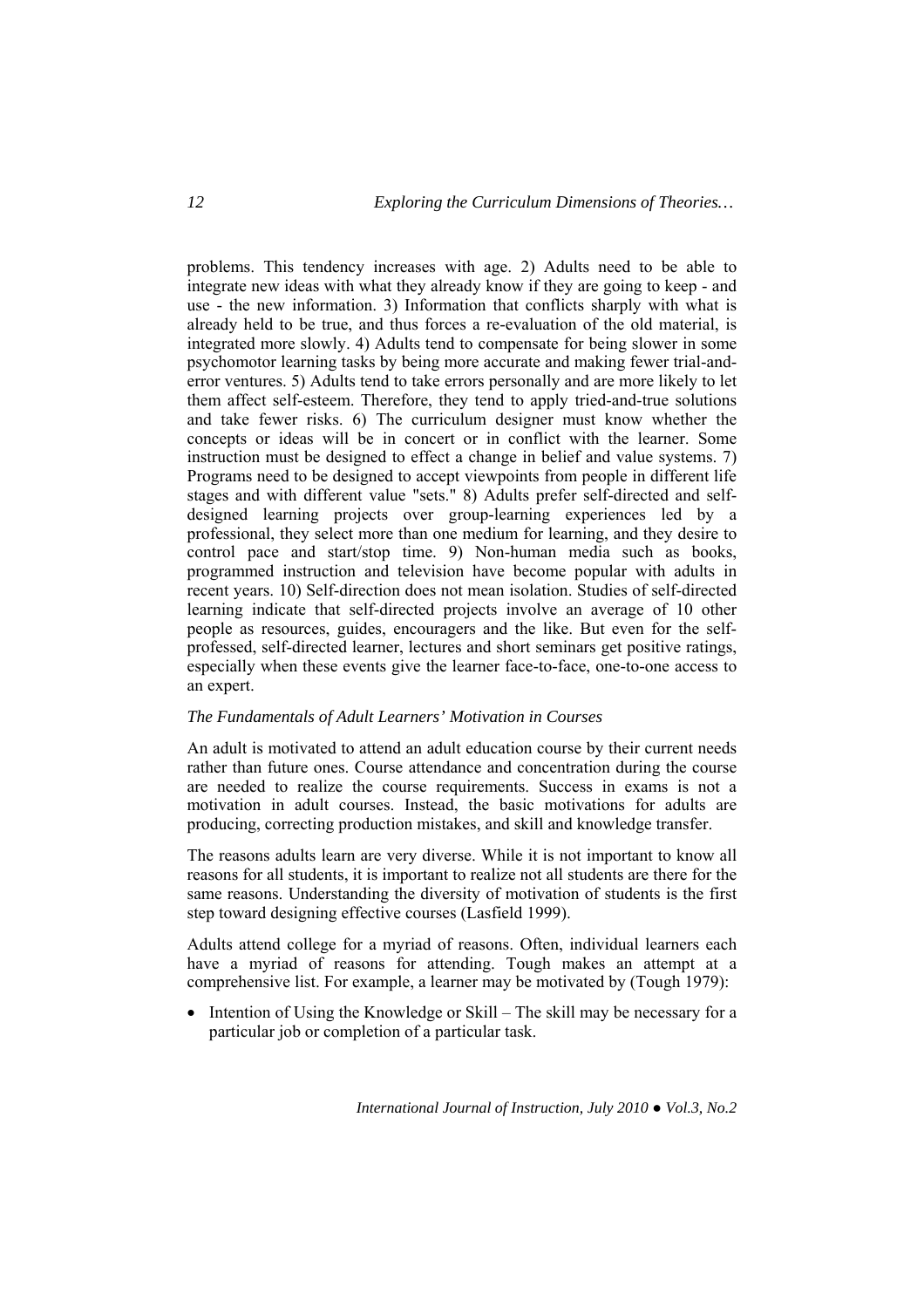- Imparting the Knowledge and Skill- The learner may be acquiring the skill in order to teach or share it with others who plan to use the skill
- Future Understanding or Learning-The skill is being acquired to understand something wich has not yet occurred.
- Pleasure and Self-esteem from Possession Some students will learn for learning's sake or learning for the love of possession of a skill or knowledge.
- Learning for Credit- The learner's purpose may be to acquire credit for the course and not because the skill is important to the learner.

Houle separated the motivations of the learner into three very general typologies that seem to encompass the diversity. According to Merriam and Rosemary (1991) they are the following:

• Goal-oriented learners who use education as a means to an ends.

• Activity-oriented learners who participate for the sake of the social interaction.

• Learning-oriented learners who seek knowledge for knowledge's sake

One of the factors that provide sustainable motivation is reinforcement. Motivation resides not within the individual but in the interaction between individual and subject matter (Kuhn, 2007). Learners must also feel supported. Knowles (1980) wrote "people learn better when they feel supported rather than judged or threatened" (p. 16).

Ron and Zemke (1984) summarize adult motivation with the titles written below:

- 1. Adults seek out learning experiences in order to cope with specific lifechanging events--e.g., marriage, divorce, a new job, a promotion, being fired, retiring, losing a loved one, moving to a new city.
- 2. The more life change events an adult encounters, the more likely he or she is to seek out learning opportunities. Just as stress increases as life-change events accumulate, the motivation to cope with change through engagement in a learning experience increases.
- 3. The learning experiences adults seek out on their own are directly related at least in their perception - to the life-change events that triggered the seeking.
- 4. Adults are generally willing to engage in learning experiences before, after, or even during the actual life change event. Once convinced that the change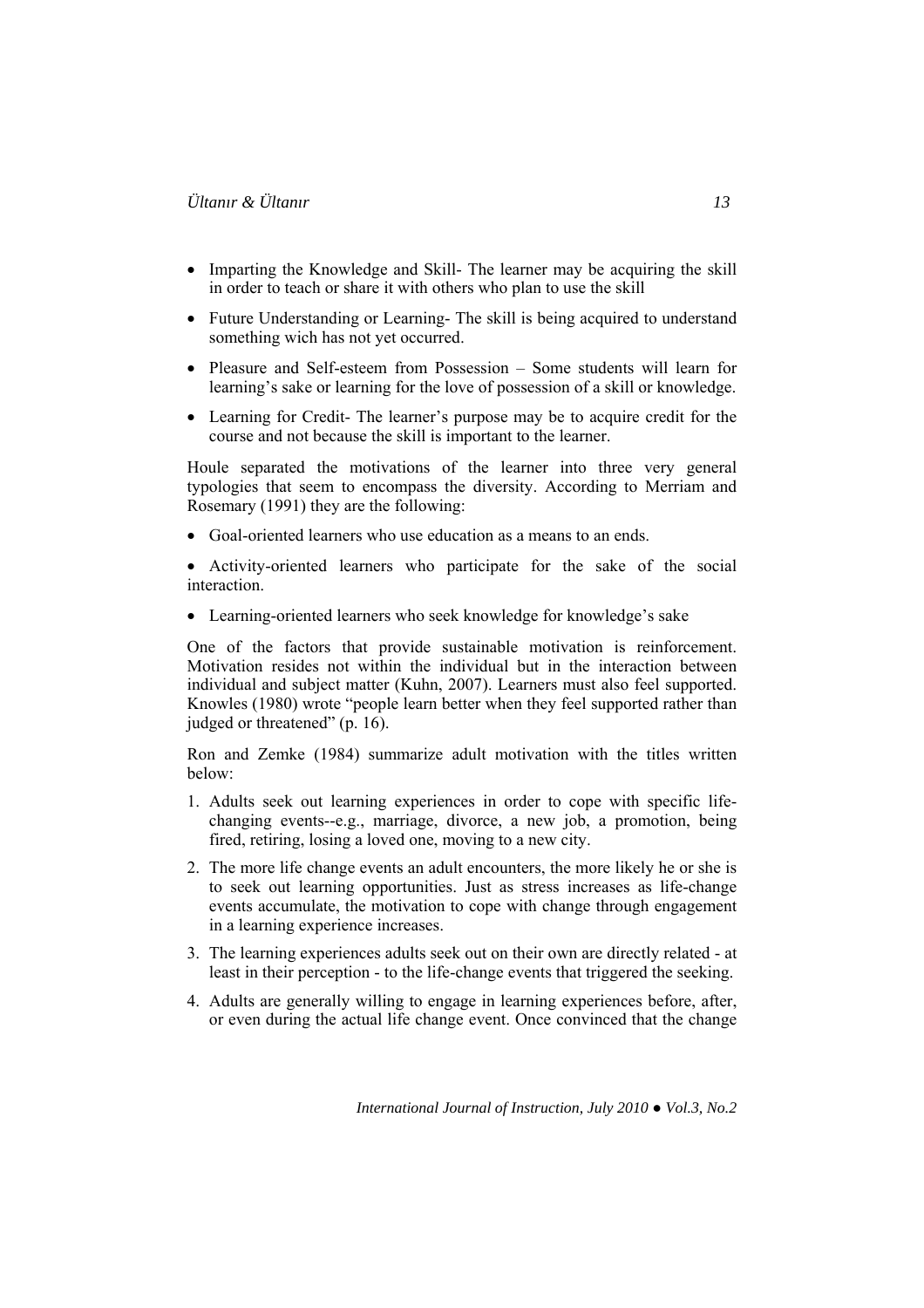is a certainty, adults will engage in any learning that promises to help them cope with the transition.

- 5. Adults who are motivated to seek out a learning experience do so primarily because they have a use for the knowledge or skill being sought. Learning is a means to an end, not an end in itself.
- 6. Increasing or maintaining one's sense of self-esteem and pleasure are strong secondary motivators for engaging in learning experiences.

The aim of the research is focused around 5 topics. They are as follow: a) What are the motivating factors for adults attending courses? b) Are the syllabi consistent with contemporary adult education theories? c) Which media are being used in the courses? d) Are adult learners being taken on excursions outside of the classroom to workshops and factories? e) What methods exist for measuring learning outcomes? Both authors of this paper examined chapter headings and subheadings, and subject indexes to locate information regarding these five topics.

### **METHOD**

#### **The Research Method Applied During the Investigation**

The aim of this research was to determine the elements of the syllabus separating adult education from pedagogy in the Public Education Centers. The reasons directing adults to the courses are debated under the title 'motivation'. Moreover the content, kinds of media, application fields and the methods of success assessment are determined in the syllabus.

### **The population and sample of the research**

Courses in the Turkey-Mersin Public Education Centre during the 2007-2008 academic year were chosen as a population. The sample population was comprised of: 13 learners in 'Cookery' (21.7%), 13 learners in 'Decorative wood-painting' (21.7%), 12 learners in 'Machine embroidery' (20%), 10 learners in 'Home fabrics' (16.7%), and 12 learners in 'Ready made clothing' (20 %) for a total of 60 students.

There are 3 learners between the ages of 13-14, 15 students between 15-25, 17 learners between 26-35, 17 learners between the ages of 36-45 and 8 learners above 46. Of the students polled, 31 learners are married, 24 are single, 2 are widows and 2 are divorced. Seven of the 60 students are male (12%) with the remainder of the sample (53) being female (88%). While female enrollment in the various courses was evenly distributed, the vast majority of men (6) trained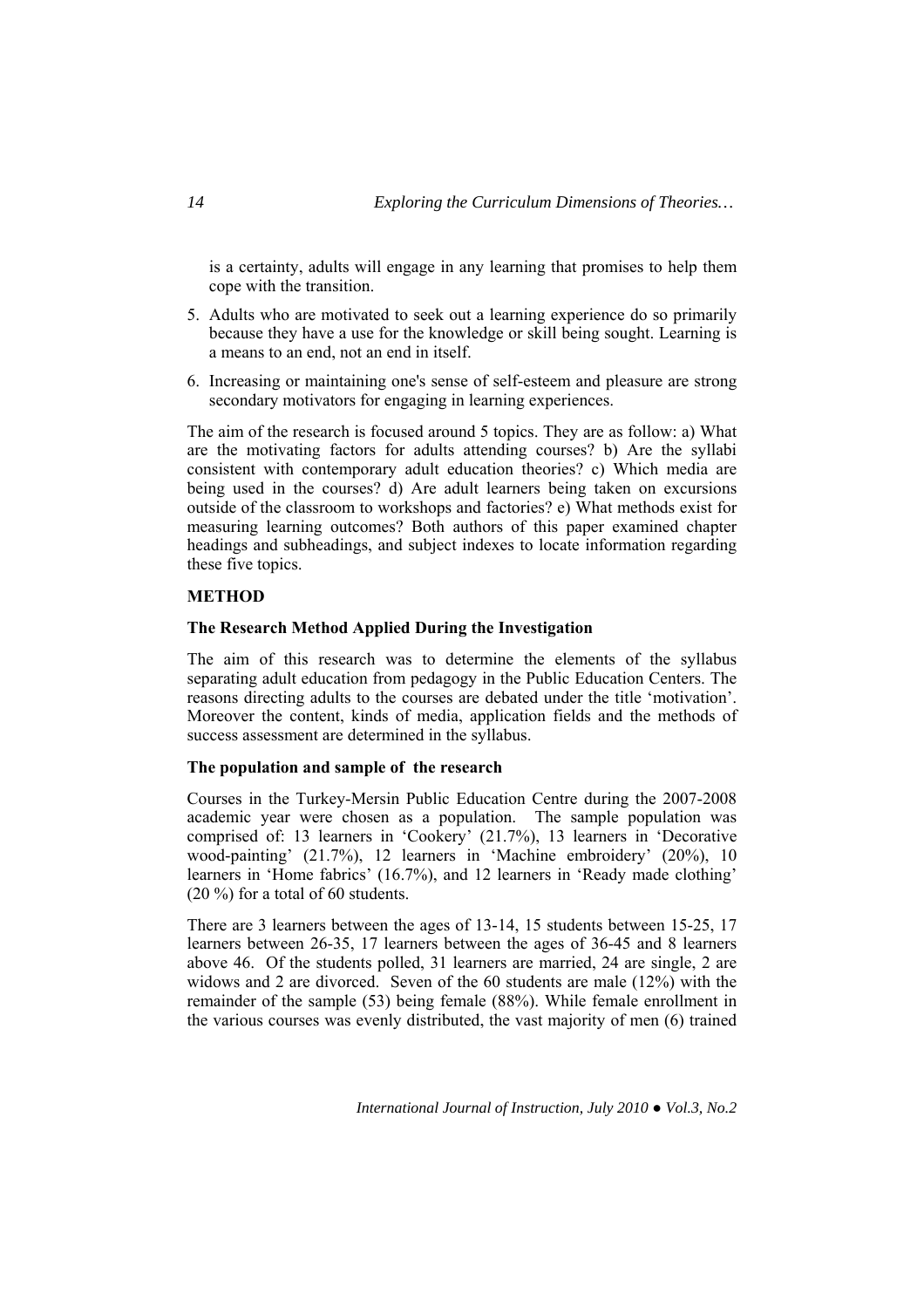in "cookery". The only other man in the survey attended the course in 'Machine Embroidery'.

### *Data collection technique*

Multiple-choice and true-false questionnaire items were developed under the sub-titles "adults' characteristics", "constructivism", "curriculum", "teaching techniques" and "motivation". The "p" significance values of the answers were evaluated by the "Chi-square" technique and interpreted at a significance level of p<0.001 or p<0.05, according to course types.

## **RESULTS AND DISCUSSION**

When the findings of the research were examined, "the school they graduated from", "the reasons of attendance to the course", "the motivation of the adult learner", "the instructional materials used in the classes", "supporting activities outside the school" and "evaluation" items were researched in accordance with the gender of the learners in the sample group. The tables relating to the findings are given below.

Table 2. Distribution of adult learners according to gender and level of education .

| Gender | Formai<br>Education (5 years) | No Primary<br>School | Primary<br><i>School</i><br>$(8 \text{ years})$ | High<br>School | Vocational<br><i>Schools</i> | Higher University Total |    |
|--------|-------------------------------|----------------------|-------------------------------------------------|----------------|------------------------------|-------------------------|----|
| Female |                               |                      |                                                 |                |                              |                         |    |
| Male   |                               |                      |                                                 |                |                              |                         |    |
| Total  |                               |                      |                                                 |                |                              |                         | 60 |

p<0.01

Table 3. Distribution of adult learners according to the course options and the reasons for attendance.

| Name of the course  |  |  | e | Total |
|---------------------|--|--|---|-------|
| Cookery             |  |  |   |       |
| Decorative wood     |  |  |   |       |
| painting            |  |  |   |       |
| Machine embroidery  |  |  |   |       |
| Home fabrics        |  |  |   |       |
| Ready made clothing |  |  |   |       |
| Total               |  |  |   |       |

 $p^*$  < 0.001

*a*: I chose it. *b*: My spouse chose it. *c*: My friends chose it.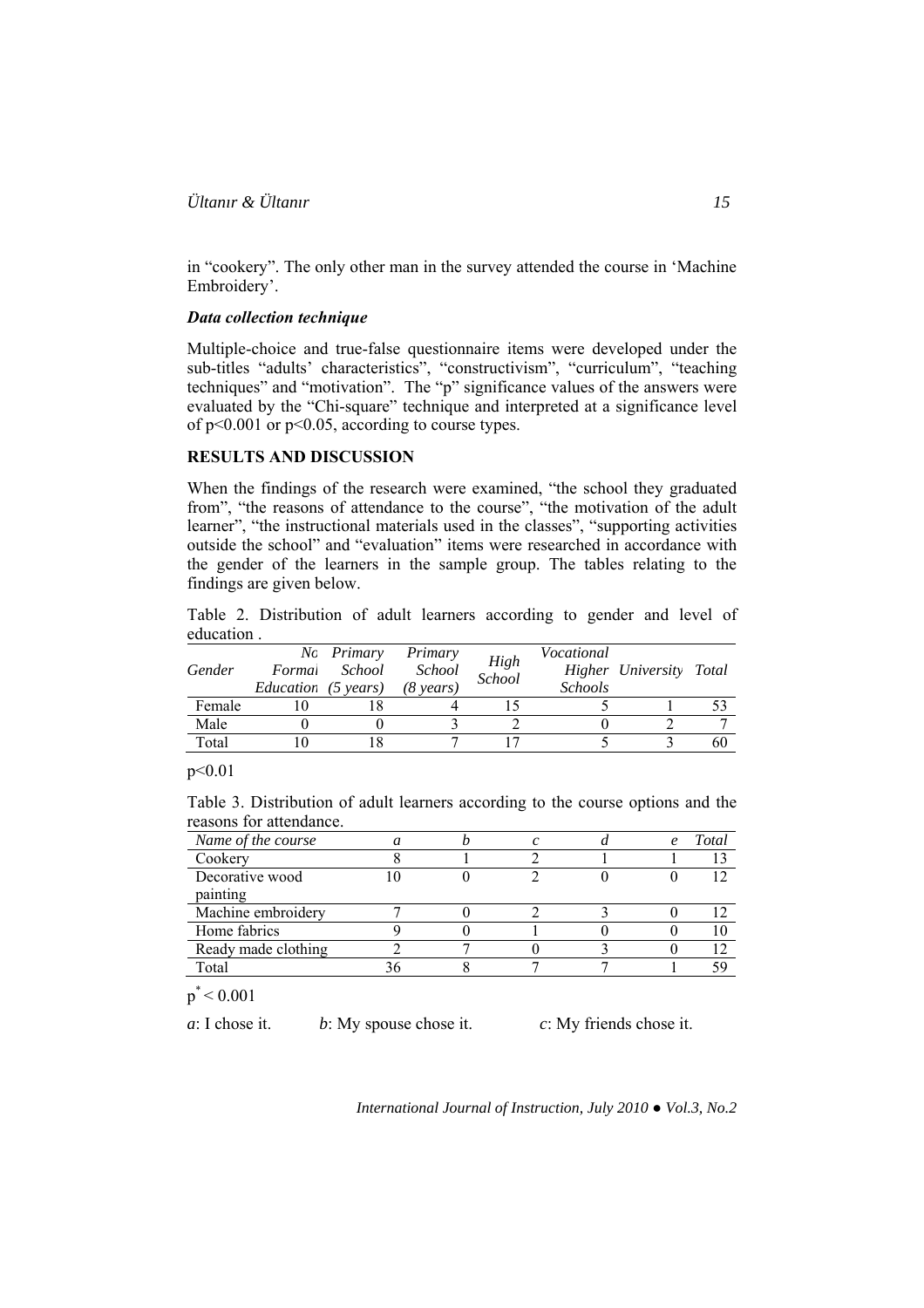*d*: My mother-father chose it. *e*: Due to my brothers and relatives wishes Table 4. The distribution of adult learners according to the course options and

| the course content. |       |     |    |         |       |
|---------------------|-------|-----|----|---------|-------|
| Name of the course  | Empty | Yes | No | Partial | Total |
| Cookery             |       |     |    |         |       |
| Decorative<br>wood  |       |     |    |         | 13    |
| painting            |       |     |    |         |       |
| Machine embroidery  |       |     |    |         |       |
| Home fabrics        |       |     |    |         |       |
| Ready made clothing |       |     |    |         |       |
| Total               |       |     |    |         |       |

p<0.05

Table 5. The distribution of adult learners according to the course options and the media distribution

| Name of the course  | Compute |    | Sample Models Journals and Brochures Total |    |
|---------------------|---------|----|--------------------------------------------|----|
|                     |         |    |                                            |    |
| Cookery             |         |    |                                            | 13 |
| Decorative wood     |         |    |                                            | 13 |
| painting            |         |    |                                            |    |
| Machine embroidery  |         |    |                                            | 12 |
| Home fabrics        |         |    |                                            | 10 |
| Ready made clothing |         |    | 12                                         | 12 |
| Total               |         | 30 | 26                                         | 60 |

 $p^* < 001$ 

Table 6. The distribution of the adult learners according to the course options and attendance workshop/factory or exhibitions.

| Name of the course             | <b>Empty</b> | Yes | No | Total |
|--------------------------------|--------------|-----|----|-------|
| Cookery                        |              |     |    |       |
| Decorative<br>wood<br>painting |              | 13  |    |       |
| Machine embroidery             |              |     |    | 12    |
| Home fabrics                   |              |     |    | 10    |
| Ready made clothing            |              |     |    | 12    |
| Total                          |              | 30  | 29 | 60    |

p\* <001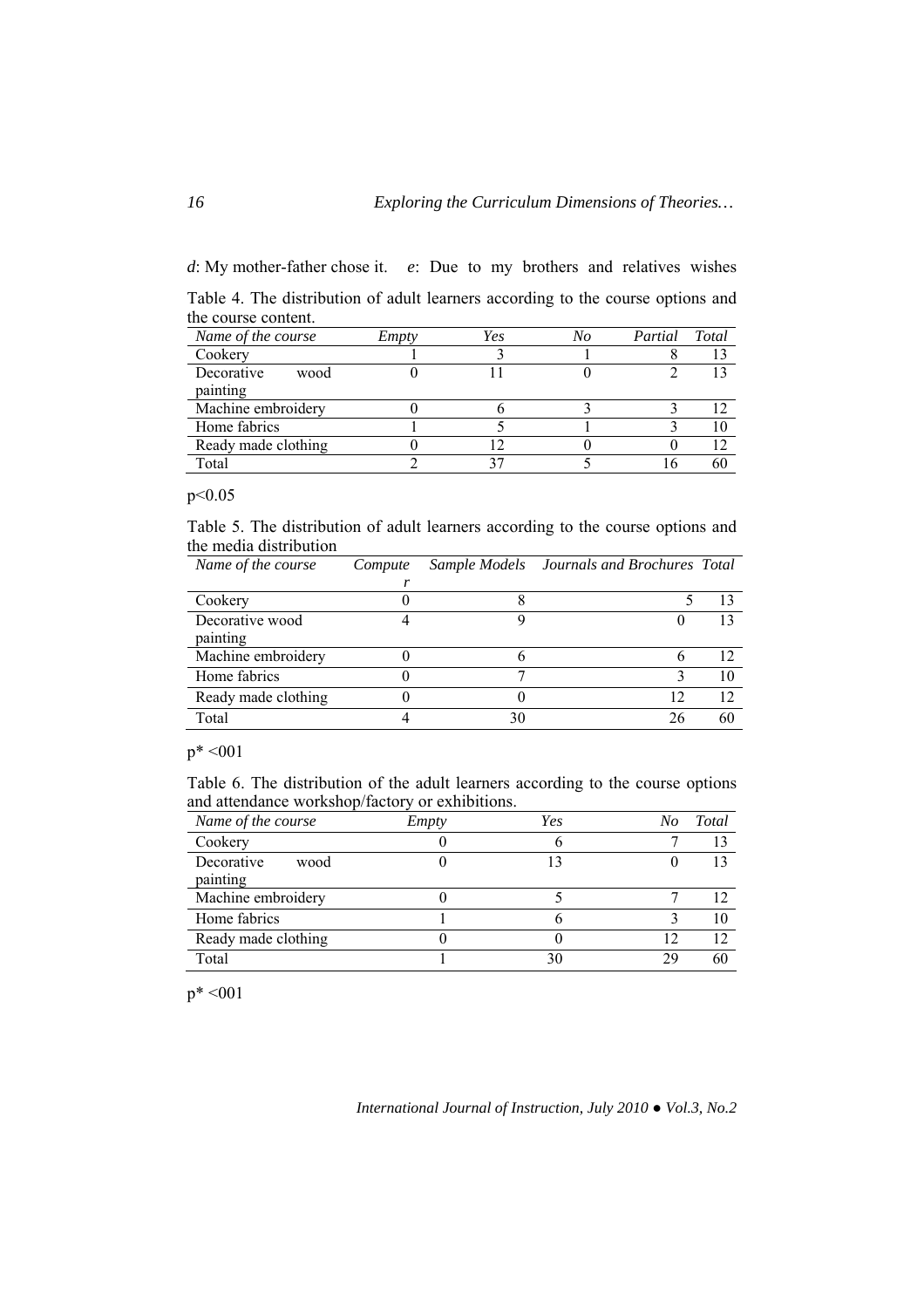Table 7. The distribution of the adult learners according to the course options and the field of application.

| Name of the course  | Empty | Yes | No | Total |
|---------------------|-------|-----|----|-------|
| Cookery             |       |     |    |       |
| Decorative wood     |       |     |    |       |
| painting            |       |     |    |       |
| Machine embroidery  |       |     |    |       |
| Home fabrics        |       |     |    |       |
| Ready made clothing |       |     |    |       |
| Total               |       |     |    |       |

### $p^* < 001$

Table 8. The distribution of the adult learners according to the course options and the evaluation results.

| Name of the course  | Empty | By Exam | By Product Total |  |
|---------------------|-------|---------|------------------|--|
| Cookery             |       |         |                  |  |
| Decorative wood     |       |         |                  |  |
| painting            |       |         |                  |  |
| Machine embroidery  |       |         |                  |  |
| Home fabrics        |       |         |                  |  |
| Ready made clothing |       |         | ∣າ               |  |
| Total               |       |         |                  |  |

## $p^* < 001$

As seen in Table 2, 10 adults had never been to school, 18 adult learners graduated from the first 5 years of primary school, 7 graduated from the 8th grade of primary school, 17 adult learners graduated from high school, 5 adult learners graduated from Vocational Higher Schools and the remaining 3 were university graduates. According to the analysis at a significance value of  $(p<01)$  a relationship exists between gender and level of education. (Primary schools were for 5 years until 1997. Thereafter, compulsory primary education was limited to 8 years.)

#### **The Factors Motivating the Adults in the Sample**

Courses were selected on a voluntarily based upon an adult's expectations of the course and previous experiences. These basic motivations are the characteristic features of the adult learners as Knowles (1970, p.39) mentioned in his book "The modern practice of Adult Education". Table 3 compares the course types with the reasons of attendance to the course.36 adult learners said that "I researched and chose the course myself." (a), 8 adult learners said that "My spouse wanted me to choose the course." (b), 7 adult learners stated that "I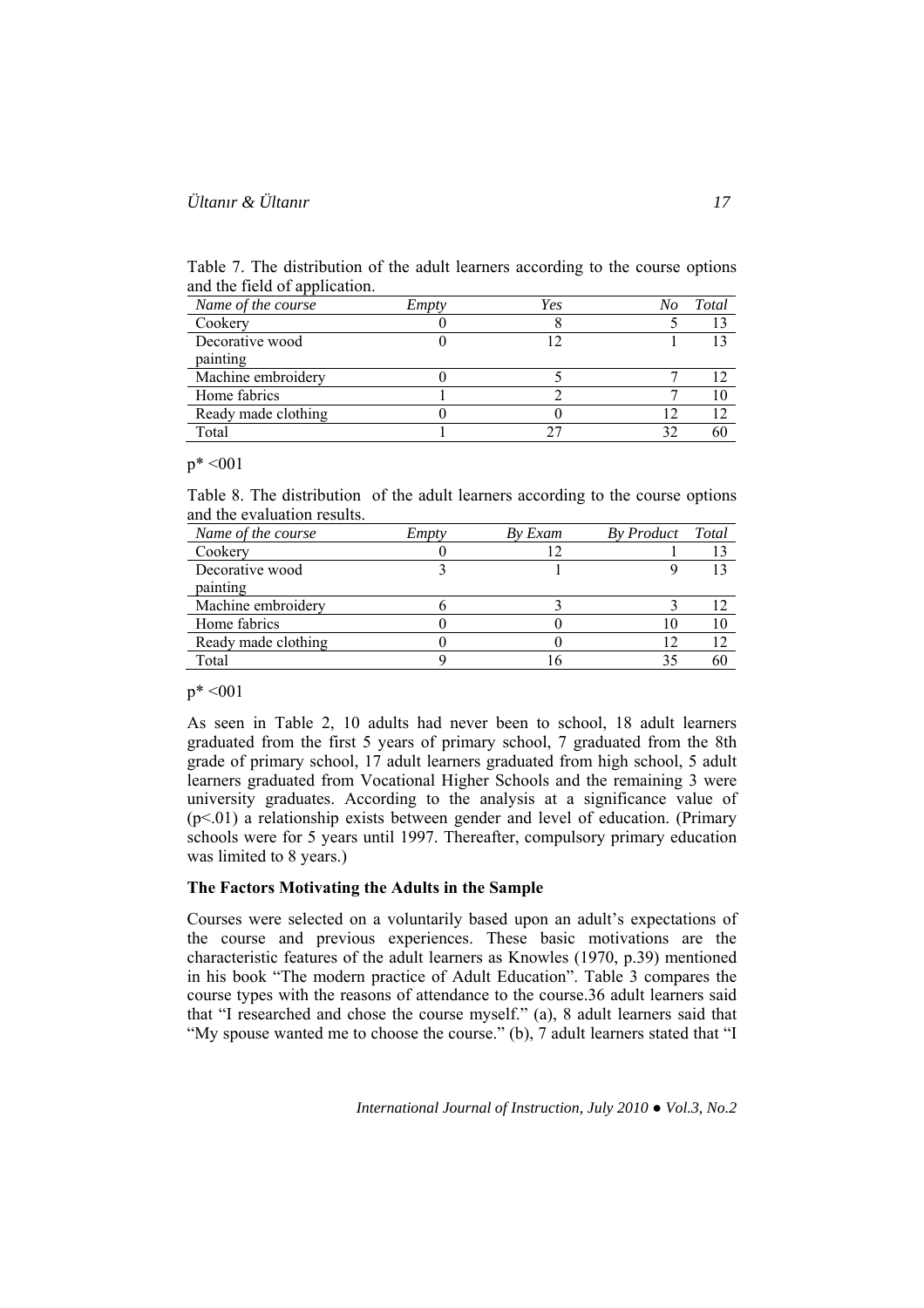chose it because my friends attended it." (c). 7 of the young learners were enrolled in the course by their mothers or fathers (d)and 1 learner had attended the course because his brothers/relatives wanted him to do so (e). One student did not answer this question. In Table 3, a distribution can be seen in which one adult learner from decorative wood painting did not answer the question. According to the Chi-square analysis at a significance level of  $(p<0.001)$ , a relationship exists between the type of course selected and the reasons for enrollment in the course.

As for the question "In what extent does the course you chose fulfill your expectations?", 57 respondents replied "I am learning new material that I did not know before.", 1 learner from the cookery department responded: " the course is insufficient and I am wasting my time." and 2 learners from the confection and cookery departments stated: " the course is sufficient but we learned very little." This result also shows that 95 % (57 respondents) of the learners are very eager to learn and would love to continue their education. This result, describes motivational processes rather briefly and in the context of work rather than education (Bee, 1996; Rybash, Roodin, & Hoyer, 1995). Furthermore, according to Schaie and Willis (1996), achievement motivation decreases in the second half of life, they also note that achievement motivation takes many forms in adulthood.

## **The Appropriateness of the Syllabus to Adult Education Theories**

The content of a course should be constructed by the learners themselves and re-constructed around the failures in the products they produce, rather than blindly following a ready-made syllabus. Table 4 reports on the ideas of the adult learners about the content of the courses and gives the distribution of the answers for the question: "Are you confronting this material for the first time?" With the exception of the two learners from cookery and homefabrics, 37 learners said "Yes.", 8 learners from cookery responded "Partially" and 5 learners replied "No", accounting for 9% of the group. The Chi-square analysis of the relationship between the type of courses and the course content revealed a significance at a level of less than 0.05. Eleven adult learners in 'decorative wood painting' and 12 in 'ready made clothing' were confronted with the course contents for the first-time. They were able to improve their skills and could effectively respond to the demands of the labour market. Schaie and Willis (1996), suggest that educational programs for elderly adult's need for instruction in how to learn (memory strategies) as well as content instruction. Changes should be made in course content taking into consideration improvements made by the adult learners within the course. Knowles emphasizes the identification and re-identification (evaluation) of the needs in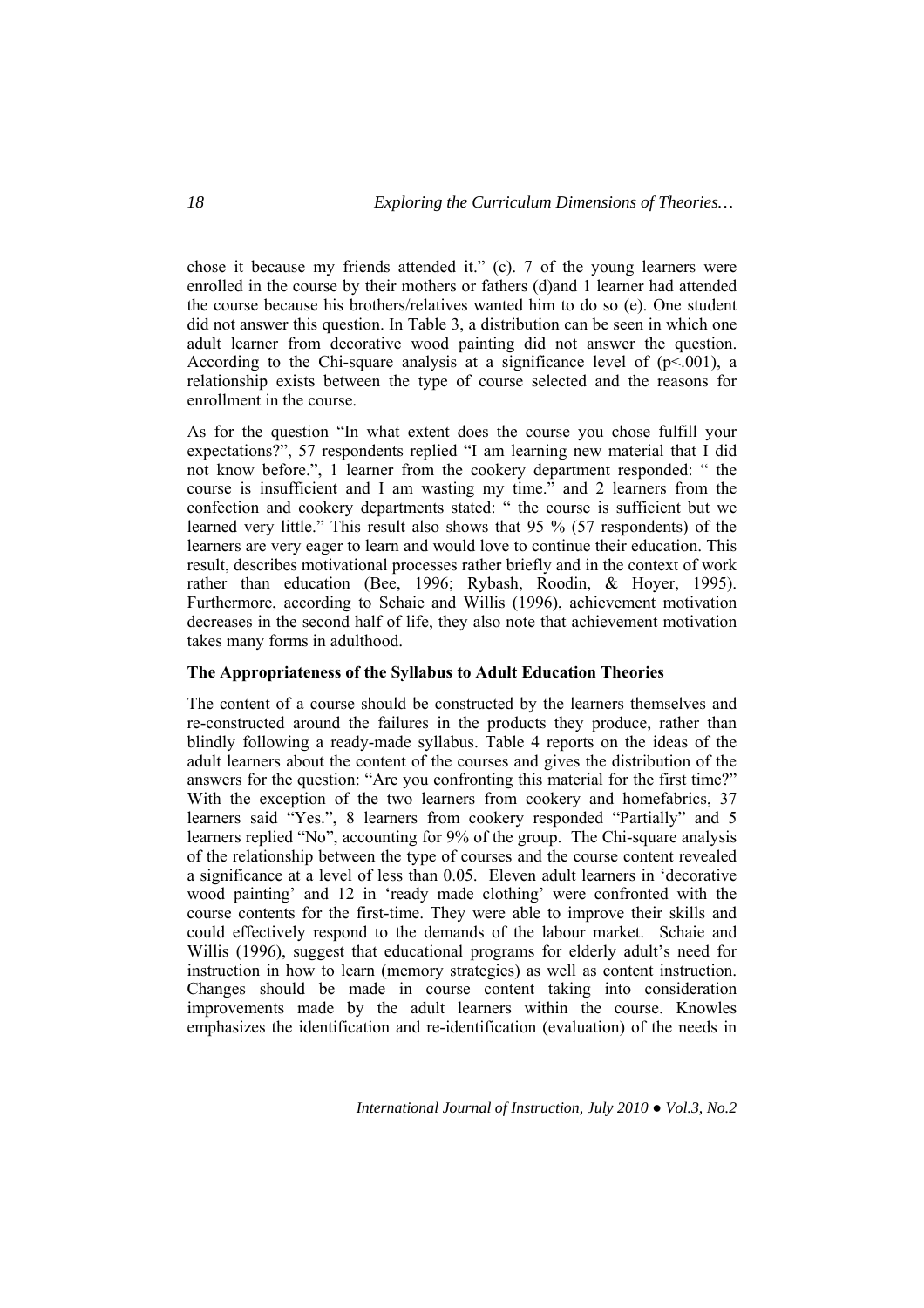learning (Knowles, 1984) this identification was polled and 58 learners said "Yes." while 2 said "No.".

### **The Usage of Different Media in the Courses –Exiting From the Instructional Area**

The types of media used in the courses was polled. Knowles (1980) says that individually designed course projects are another way of encouraging active participation in the learning process. In these instances, facilitators and learners have created course projects reflecting individual interests and needs. In addition to the more traditional term paper, final projects can be audio/videotapes, a CD-Rom, a revised manual or other means of demonstrating accomplishment of individual learning objectives. Table 5 shows the kinds of media attracting the adults' attention. In table 5 it can be seen that apart from the blackboard, the computer is the least used media (only 4 learners used one in decorative wood painting). The most commonly used media were sample models (30 learners) and journals/brochures (26 learners). The distribution of the types of media being used relative to the type of course was significant at the  $(p<.001)$  level in Chi-square analysis. In short, there is a significant relationship between course type and the media and other learning tools used in the course.

The question regarding whether or not adult learners were being taken to workshops, factories, etc. for applied learning or observation was queried in Table 6. Only one did not provide an answer. The number of learners saying "Yes." or "No." is nearly same. While all the learners in 'decorative wood painting' say "Yes." All the learners in 'ready made clothing' say "No.". The distribution of adults being taken for observation or applied learning outside of the school was significant at the  $(p<0.01)$  level in the Chi-square analysis. In other words, there is a significant relationship between the applied courses and observations or learning conducted in places such as workshops and factories.

Another point queried was: "Do the schools provide areas for the students to use their skills outside of the normal classroom setting?" (ie. workshops in the private sector with which agreements have been made to allow students to develop their skills). Table 7 gives information about the extracurricular facilities. While 27 learners said "Yes." (45%), 32 (53%) responded "No.". The highest ratio of students responding affirmatively (12) were from decorative wood painting with the highest ratio for negative responses (12) being from the 'ready made clothing' course. One learner did not answer the question. According to the Chi-square analysis a significant relationship at the  $(p<001)$ level exists between the type of course and the availability of instruction or observation outside the classroom.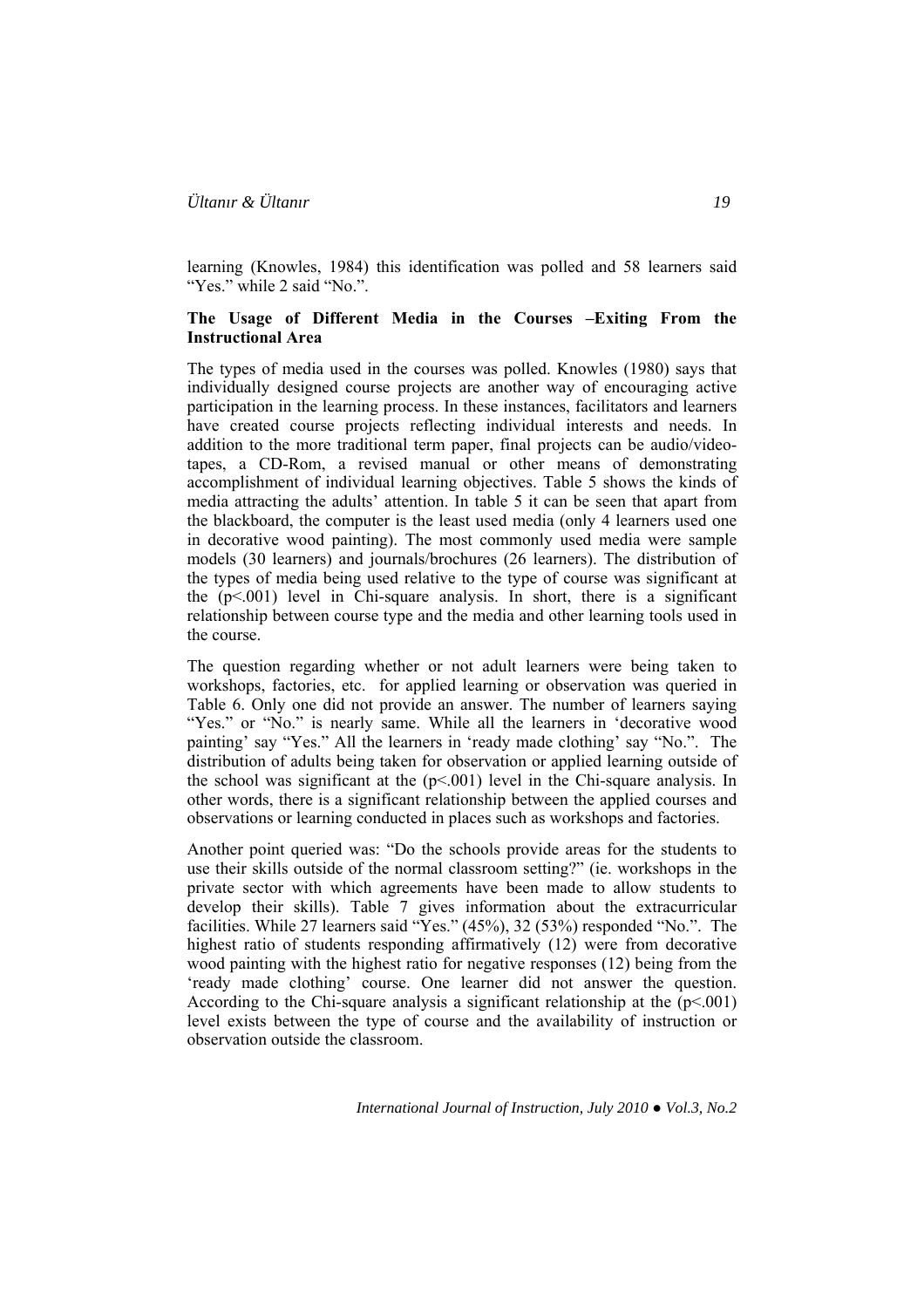### **Assessing Adult Learning**

In Table 8 the question was posed as to whether the success in adult education is being evaluated by tests or by products produced by students in the chosen courses. The question was queried in Table 8. Table 8 shows the distribution between test based and product based evaluations. Nine (15%) learners did not answer this question. Fifty-one learners answered the question. While 16 (31%) learners argue that success was evaluated by tests, 35 learners (69%) indicated that it was evaluated by the products they had produced. According to the Chisquare analysis a significant relationship at the  $(p<.001)$  level exists between the type of course and the evaluation methods. As Knowles (1973) mentioned, changes to course content are made by taking into consideration the mistakes made by students while evaluating the products they produce. Multiple-choice and true-false items may be more effective procedures for assessing the learning of older adults because both procedures involve recognition memory which adults perform equally as well as younger adults Schaie and Willis (1996).

## **CONCLUSION**

A signicant portion of the students participating in this research had never attended school or had attended primary school through the 5th grade. Because of the differences between the educational levels of the students enrolled in the courses, the factors that motivated students to enroll are numerous. Students' reasons for enrolling in a course, which included a desire to acquire a new job or skill or to spend their free time more wisely by acquiring new knowledge, can have a great effect on course content and the student's expectations from the course. Courses in wood-painting, needlecraft and confection were the courses most attended by adults seeking to gain a skilled profession.

When the data are examined, it can be seen that the course syllabi are constructed within a framework suitable for adult education. Course attendance, and particularly the motivation to continue with one's education, is derived from an adult's personal needs and aspirations for the future. At present, educational programs are not available for adult trainers at the university level in Turkey. 13 years ago, there were programs at three Turkish universities for adult education students. Public Education Centers cover a broad spectrum of courses which are typically labeled as non-formal education. In Public Education Centers there are many course programs. In addition to literacy and cultural courses, there are a variety of vocational courses in Turkey (Ultanir and Ultanir, 2005).

Upon examination of the teacher training programmes available in Turkey, it can be seen that andragogical theories are not applied in any of these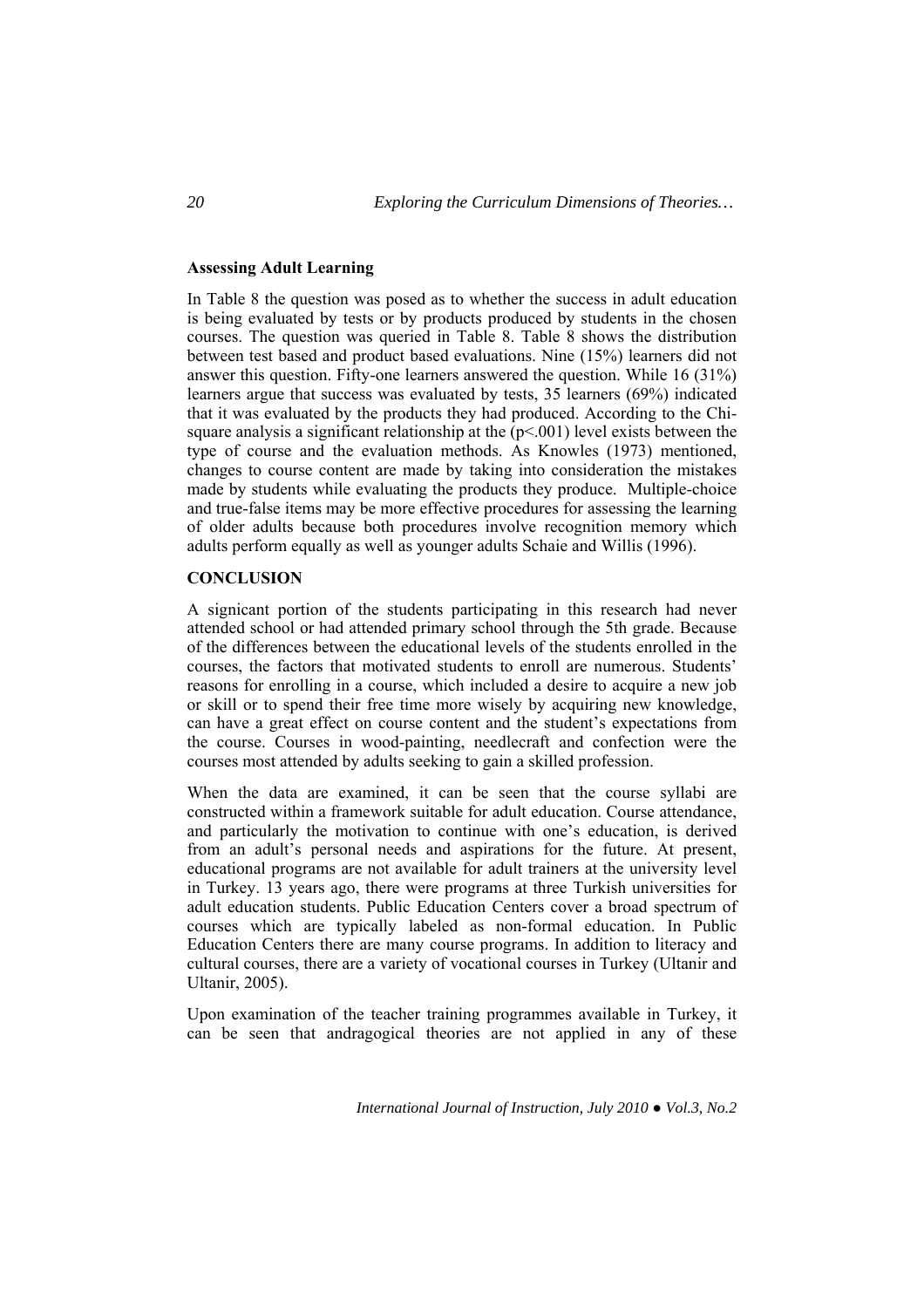institutions. Furthermore, this deficiency is observed during excursions to Public Education Centres and is discussed in meetings with adult educators at these institutions. Public Education Centres appoint teachers from vocational high schools or successful craftsmen and engineers from the private sector. At present, there is still no on-site training for adult educators employed in Public Education Centres. Adult instructors have no choice but to develop their syllabi on the macro level using nothing but trial and error.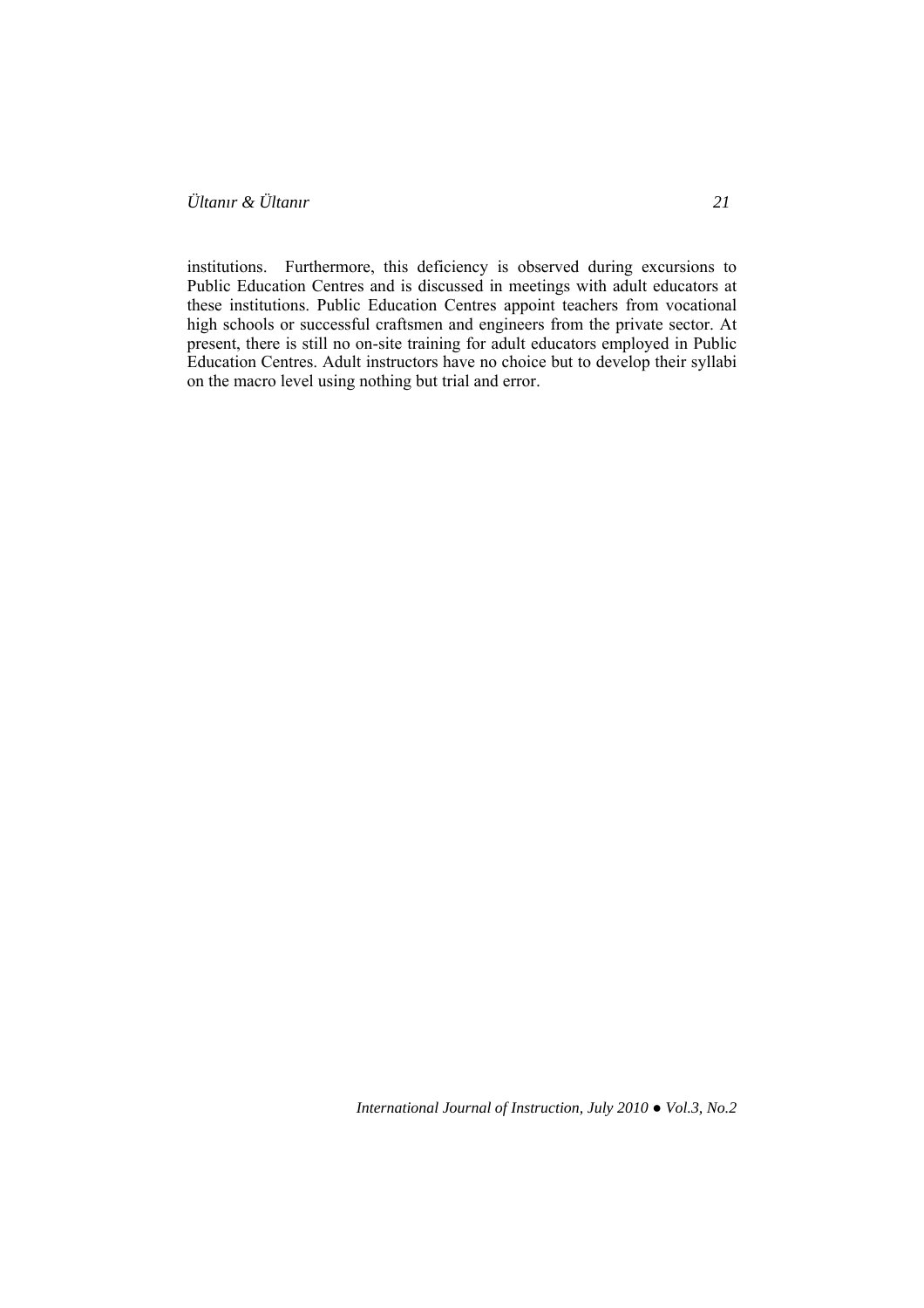### **REFERENCES**

Bee, H. L. (1996) *The journey of adulthood* . New York: Plenum.

Borko, H. & Putnam, R.T. (1996) Learning to teach. In D. C. Berliner and R. C. Calfee (eds.) *Handbook of Educational Psychology*. New York: Macmillan, (673-708)

Brookfield, S.B. (1986). *Understanding and facilitating adult learning*. San Francisco, CA: Jossey-Bass.

deCaprariis, P., Barman, C., & Magee, P. (2001). Monitoring benefits of active learning exercises in introductory survey courses in science: An attempt to improve the education of prospective public school teachres. *Journal of the Scholarship of Teaching and Learning*, 1(2), 2-11.

Chambliss, M.J. & Calfee, R.C. (1989). Desing textbooks to enhance student learning. *Educational Psychologist*, 24 (3), 307-322.

Cruikshank, D. R., Deborah L. B. & Kim K. M. (1995). *The Act of Teaching*. New York: McGraw-Hill, Inc.

deCaprariis, P., Barman, C., & Magee, P. (2001). Monitoring benefits of active learning exercises in introductory survey courses in science: An attempt to improve the education of prospective public school teachres. *Journal of the Scholarship ofe Teaching and Learning*, 1(2), 2-11

Dixon, N. M. (1994), *The Organizational Learning Cycle: How we Can Learn Collectively*. McGraw-Hill Book Co., London.

Driscoll, M.P. (1994). *Psychology of learning for instruction*. Boston, MA: Allyn and Bacon

Hacettepe University Hacettepe University, The Institute Of the Population Surveillance (2006). *Research of Migration and Immigrant Population in Turkey*. Ankara NEE.HÜ 06.01

Imel, S. (1995). *Inclusive Adult Learning Environments*. ERIC Clearinghouse. Digest No. 162 (http://ericacve.org/docs/adt-lrng.htm). Retrieved October, 18, 2008.

Jungst, S.E., Licklider, B.L., & Wiersema, J.A. (2003). Providing support for faculty who wish to shift to a learning centered paradigm in their higher education classrooms. *Journal of the Scholarship of Teaching and Learning*, 3 (3). 69-81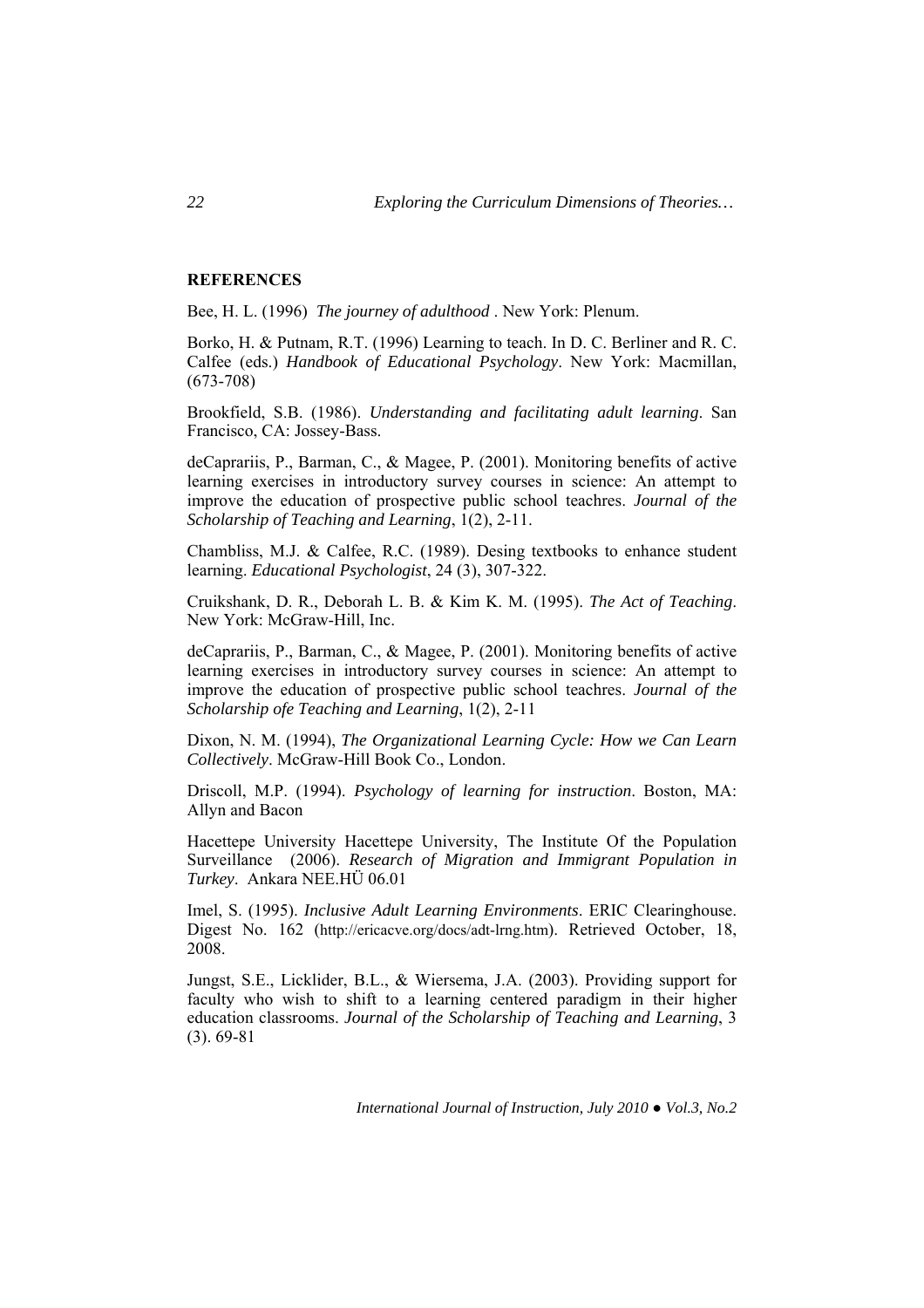Knowles, M.S. (1970) *The modern practice of adult education: Andragogy vs. pedagogy*. (1<sub>th</sub> Editation) New York: Association Press.

Knowles, M.S., (1980). The *Modern Practice of Adult Education: From Pedagogy to Andragogy*. New Jersey: Cambridge/Prentice Hall Regents.

Knowles, M.S. (1984) *Andragogy in action*. San Francisco: Jossey-Bass

Knowles, M.S. (1990) *The adult learner: A neglected species*. (4th. Edition). Houston, TX: Gulf Publishing Company

Knowles, M.S.; Holton III, E.F & Swanson R.A. (1998) *The Adult Learner. The Definitive Classic in Adult Education and Human Recource Development*. Fifth Edition. Gulf Professional, Publishing.

Kuhn, D. (2007) Is Direct Instruction an Answer To The Right Quetion? *Educational Psychologist*, Lawrence Erlbaum Associates.Inc. 42 (2), p. 109- 113

Lasfield R. S. (1999) Adult Education in Practice: Teaching Methods and Course Structure Adult Education Tip Sheets (http://roberta.tripod.com/adulted/methods.htm). Retrieved October, 28, 2008.

Lindeman, E.C. (1988) *The Meaning of Adult Education*. Norman, OK: Oklahoma Research Center for Continuing Professional and Higher Education (orginaly published in 1926 in New York by New Republic)

Merriam, S. B. and Rosemary S. C. (1991), *Learning in Adulthood*. Jossey-Bass, San Francisco,

Ormrod, J.E. (1990) *Human Learning: Theories, Principles and Educational Applications*. Ohio: Merrill Publishing Company

Paraskevas, A., & Wickens, E., (2003) Adragogy and the Socratic Method: The Adult Learner Perspective. *Journal of Hospitality*, Leisure, Sport & Tourismus Education Vol 2 No 2 (www.hlst.ltsn.ac.uk/johiste). Retrieved September, 11, 2008.

Population in Turkey 2008 (http://www.frmpaylas.com/turkiyede-nufus). Retrieved October, 18, 2008.

Provincial Public Education Planning and Co-operation Meeting 25 April 2008.

Ramsden, P. (1992) *Learning to Teach in Higher Education*. London Routlege.